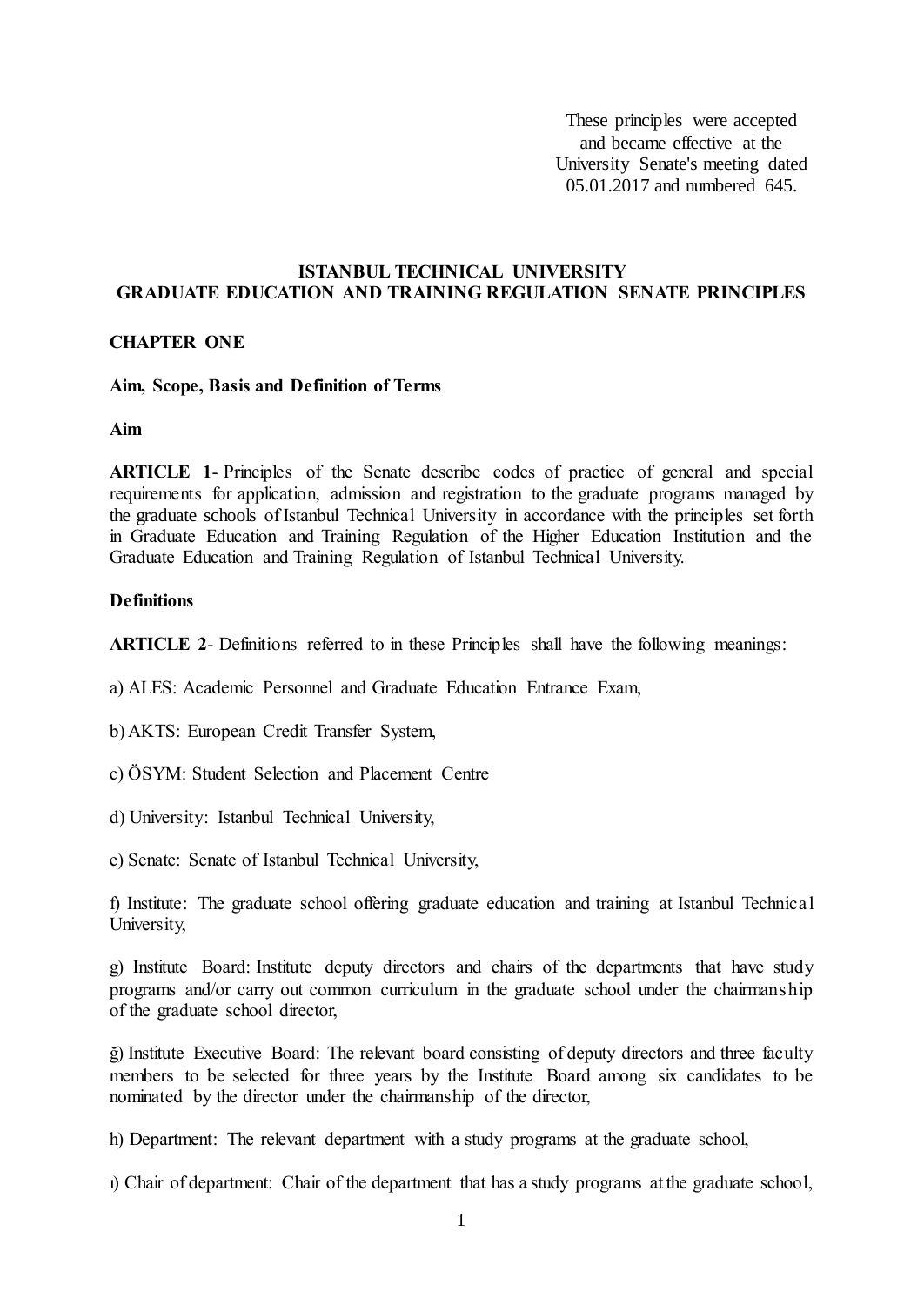i) Department Academic Committee: The relevant committee consisting of full-time faculty members lecturing and/or managing theses at the department or art major at graduate level and the lecturers with a doctorate degree or proficiency in art,

j) Training: All education and training activities referred to in the regulation,

k) Academic Semester: One academic calendar semester accepted by the Senate,

l) Program: A certain number of compulsory and elective courses with a certain content for master's, doctorate or proficiency in art titles, and doctoral proficiency / pre-qualification exam in arts, thesis and applications,

m) Plagiarism: Presenting the ideas, methods, data or works of others as one's own work, in whole or in part, without attribution in accordance with scientific rules,

n) Graduate Program in Evening Education Format: The curriculum being administered out of working hours whose tuition is determined by the university,

o) Thesis: Master's thesis, Doctorate or proficiency in art thesis and practice,

ö) Credit: Semester credit value of a credit graduate course; total of the full weekly theoretical course hours of a course that lasts for one semester and half of the weekly practice, workshop or laboratory hours,

p) Program Academic Committee: A committee formed for each program in cases where there is more than one program at the same department,

r) Program Executive Committee: The relevant committee consisting of three or five people being responsible for execution of the relevant graduate program and formed to serve for three years,

s) Program coordinator: The faculty member chairing the program academic committee and the executive committee,

ş) Advisor: Faculty members and lecturers with a doctorate degree or proficiency in art, assigned by the Graduate School Executive Board to guide the student enrolled in the institute for studies such as coursework and master' thesis, doctorate thesis, proficiency in art thesis and its practice,

t) Co-advisor: A second advisor assigned when required by nature of the thesis study,

u) Student Admission Commission: A commission consisting of at least three full and two substitute faculty members and/or lecturers with a doctorate degree or proficiency in art, selected among the University faculty members being nominated by Program Executive Committee and chair of the department before each academic semester and approved by the Institute Executive Board,

ü) Doctorate Qualifying or Preliminary Proficiency in Art Committee: A committee formed with proposal of the Program Executive Committee, agreement of the chair of the department at the institute and approval of the institute Executive Board, serving for three years, consisting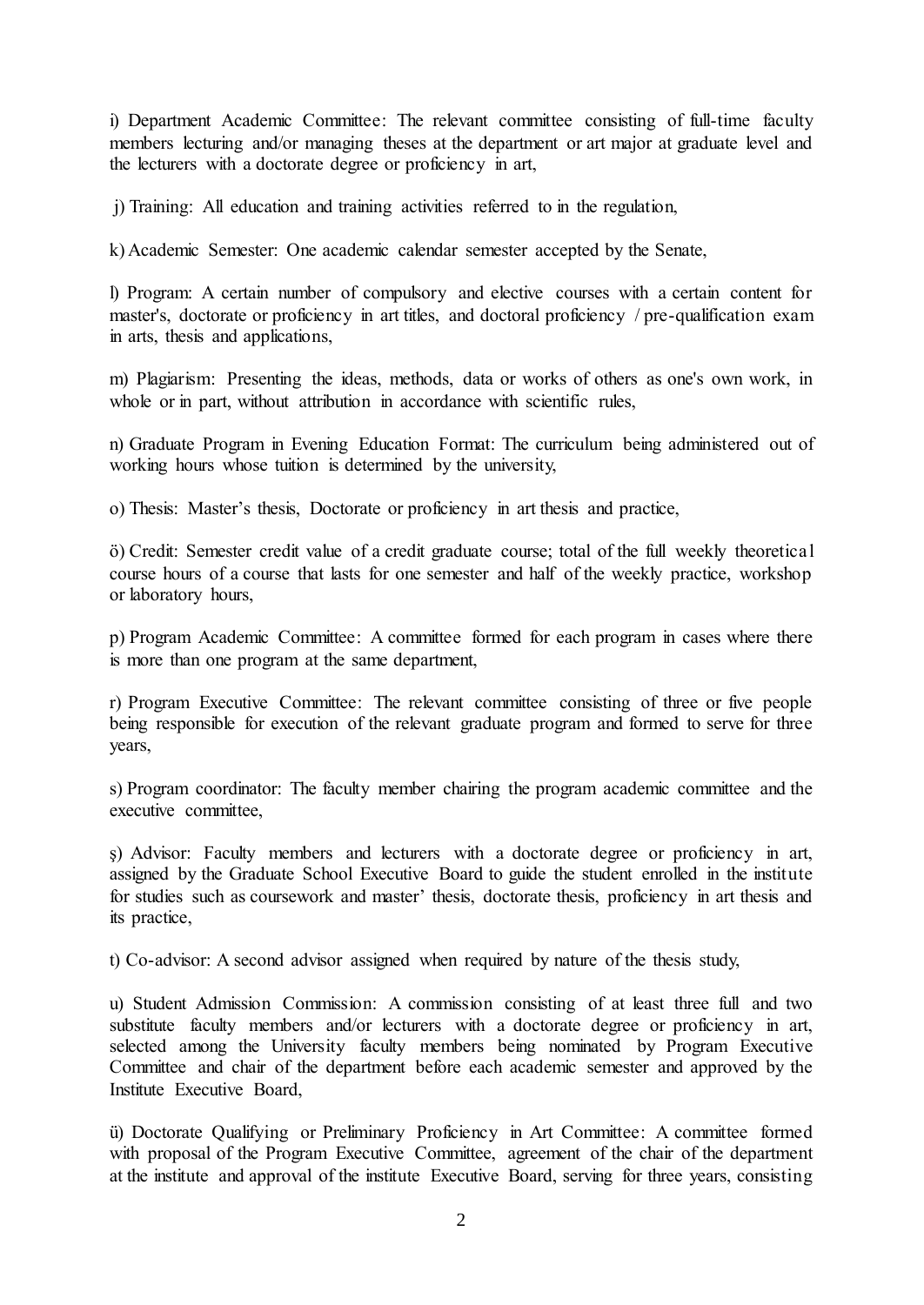of five members selected among the faculty members of Istanbul Technical University, and organizing and conducting the proficiency/preliminary proficiency exams.

# **CHAPTER TWO**

**Master's Programs**

**General Principles**

# **Master's Programs with Thesis**

# **Duration**

**ARTICLE 3-** In master's programs with thesis:

a) Cumulative grade point average must be at least 3.00, the seminar course and the thesis study must be completed successfully in order to obtain the master's degree.

b) A student who successfully completes the seminar course and the thesis study and whose cumulative grade point average is at least 3.00 can graduate in a shorter period.

c) Procedures for dismissal of a student from the University due to being unsuccessful or failing to graduate within the maximum period shall be applied in accordance with provisions of the "Graduate Education and Training Regulation" published by the Council of Higher Education in the Official Gazette dated 20.04.2016 and numbered 29690 and accordingly with provisions of the regulation issued by our University.

### **Assignment of the thesis advisor**

**ARTICLE 4**- The following provisions shall be taken into consideration for assignment of the thesis advisor:

a) Every student shall submit a petition to the Program Executing Committee specifying his/her field of study in the second week of the first semester. The Program Executive Committee shall assign one advisor per student and inform the chair of department for him/her to present them to the relevant institute before the end of the third week of the first semester. Assignment of an advisor shall be finalized with approval of the relevant Institute Executive Board at the end of the fourth week of the first semester. Advisors shall be assigned by the Program Executive Committee for the student who cannot choose an advisor within the given time.

b) **(Amended: University Senate 31/10/2019 - 713)** Those who work within the University with a doctorate degree or proficiency in art, the faculty members who work in other universities and the specialists with a doctorate degree or proficiency in art in the relevant subject that are working in institutions and organizations other than the higher education institutions can also be assigned as co-advisors with proposal of the Advisor and approval of the Program Executive Committee and chair of the department and the decision of the relevant Graduate School Executive Board. Justification is required during request of a co-advisor.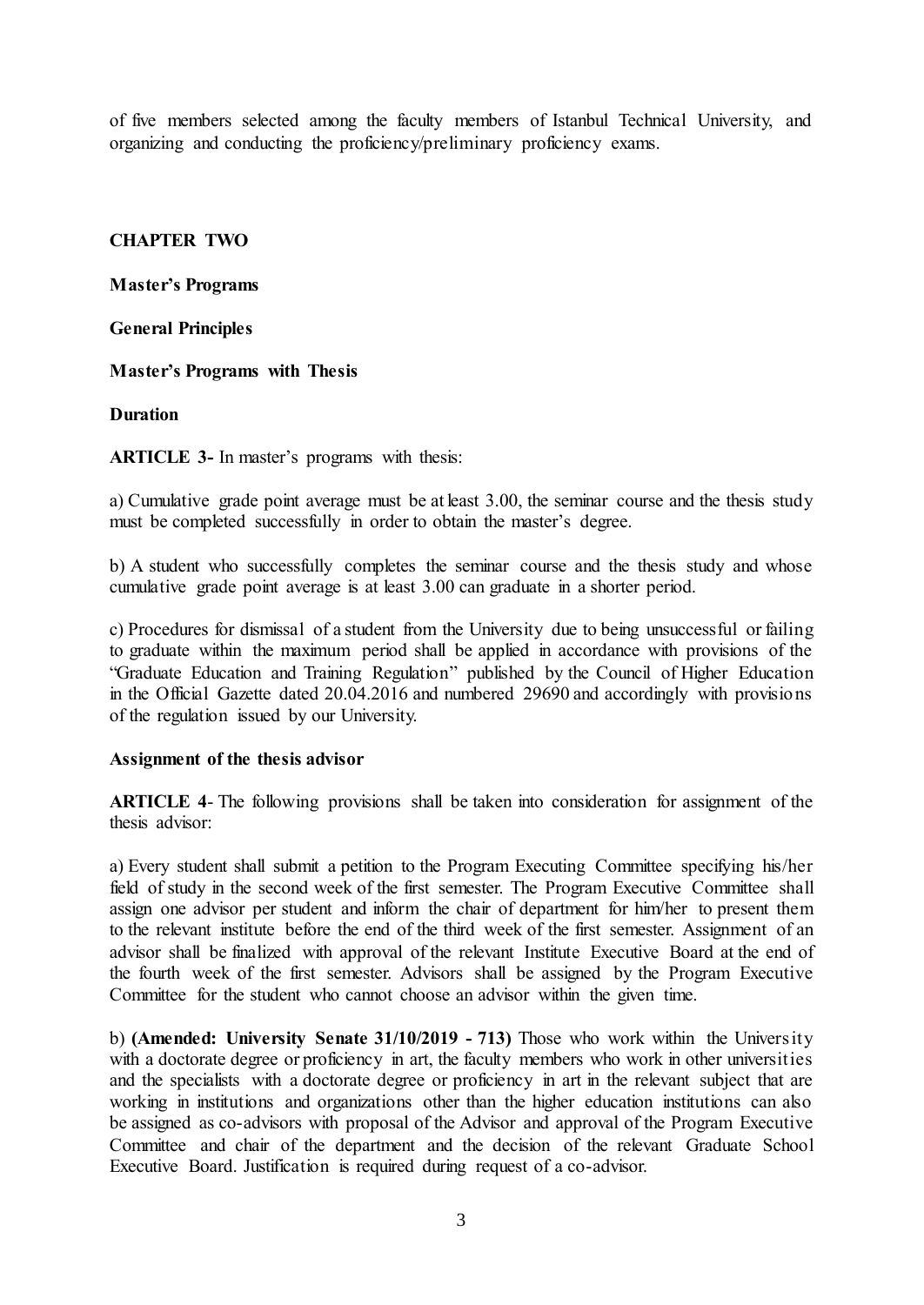c) Advisors cannot be changed in the semester when the master's thesis will be submitted.

d) The students whose advisor has not been determined cannot register for courses starting from the second semester.

e) The advisor is selected from among the faculty members working at the University. In cases deemed necessary according to the nature of the thesis work, faculty members working in another higher education institution may be selected as consultants upon the proposal of the Graduate School Executive Board and the approval of the University Executive Board.

### **Course Load**

**ARTICLE 5-** The following provisions shall be taken into consideration in the master's programs with thesis:

a) From the beginning of the third semester, the student can register for the thesis study every semester. Students who successfully complete the required course credits can also register for the thesis before.

b) The seminar and thesis study are non-credit courses, and they are evaluated as pass or fail.

c) The student can choose courses among other graduate programs within the university with approval of his/her advisor. Also, he/she can enroll in maximum two elective courses related to his/her program among the graduate courses offered at other higher education institutions with the proposal of the advisor and the Program Executive Committee, approval of chair of the department at the Graduate School and the decision of the Graduate School Executive Board. The courses to be taken from other higher education institutions should not be offered in curriculums of the University.

### **Completion of the Master's Thesis**

**ARTICLE 6**- The following provisions shall be taken into consideration in completion of the graduate thesis:

a) **(Amended: University Senate 31/10/2019 - 713)** The student is required to get an acceptance from a national or international conference for a paper presentation or an article produced from his/her thesis so he/she can submit his/her Master's thesis. The Graduate School Executive Board shall decide on whether the theses of which similarity percentage is only 10% from a single source and 20% in total and more than 20% (excluding publications produced from this thesis and bibliography of the thesis) on the basis of the plagiarism detection report will be delivered, considering justifications of the advisor and the student regarding the high percentage. Jury members convene for the thesis exam within a month from the submission of the thesis at the latest. If exam is not given within one month, attendance of the substitute jury members is ensured with approval of the Graduate School and the thesis exam is given within two weeks following the first month. The plagiarism detection report shall be resubmitted with the blue cover copy of the thesis.

b) The thesis exam is between 60-120 minutes and it consists of presentation of the thesis study and a following question-answer section. The thesis exam is open to everyone and the audience can also ask questions to the student following questions of the jury members if the head of the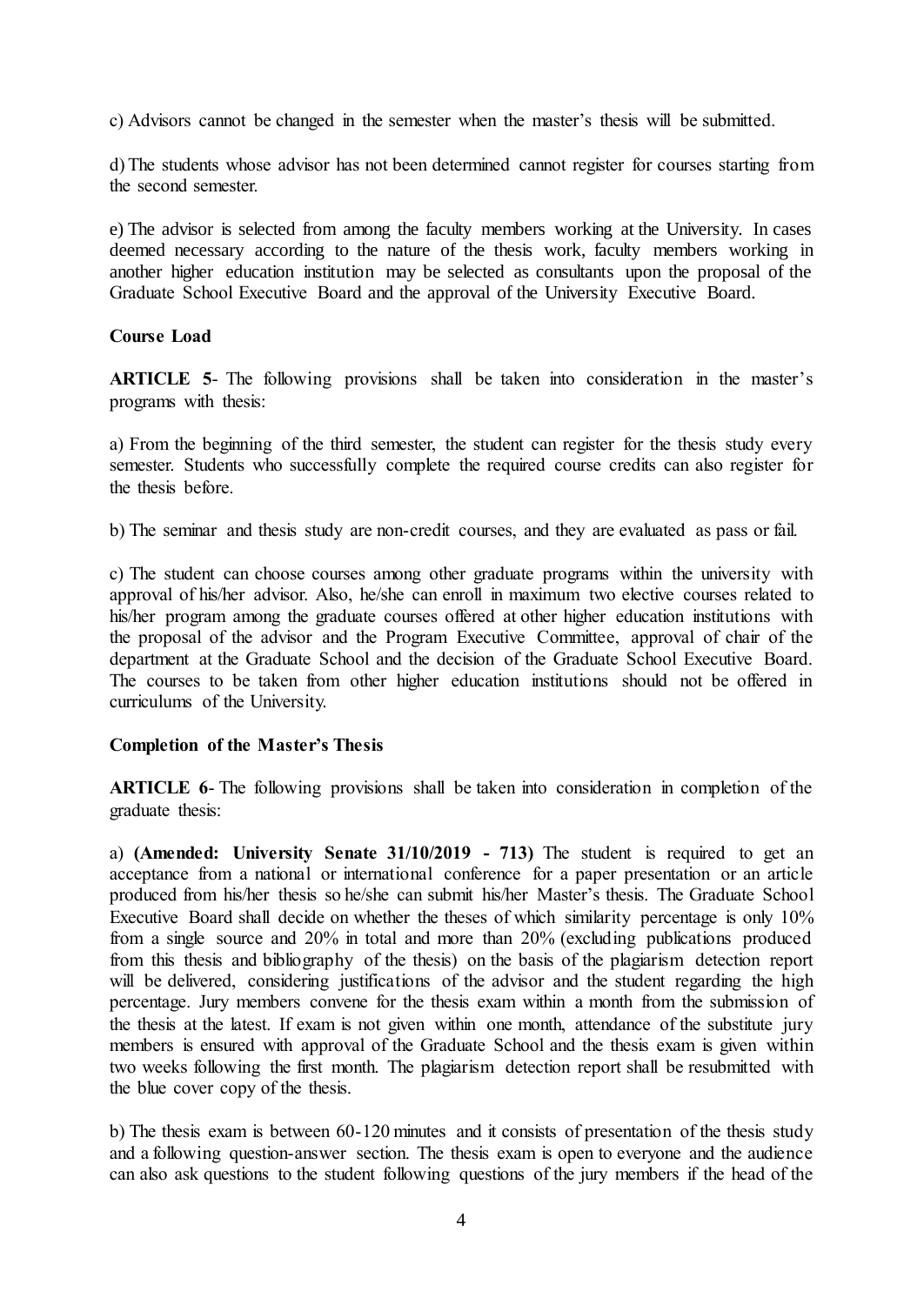jury deems appropriate. The audience should be outside during decision-making process. The student whose thesis is rejected by the jury at the end of the defense exam shall be dismissed from the University.

c) The student who is asked to revise his/her thesis shall be given maximum three months of extension. At the end of the three-month period, the student who fails to make the necessary revisions in his/her thesis may be given an additional maximum period of two months if his/her excuse is accepted by the Graduate School Executive Board. At the end of this period, the student shall re-defend his/her revised thesis delivered to the Graduate School and Institute with approval of his/her advisor before the same jury. The student whose thesis is rejected or the student who could not deliver his/her revised thesis to the Graduate School at the end of the revision period shall be dismissed from the university.

d) In the defense exam, the committee members and the student follow the 'Ethical Issues to be Followed in Interviews and Oral Exams' determined by the University.

e) If they deem necessary, departments can determine additional requirements for graduation other than requirements for graduation specified in the Education and Training Regulation and Principles of the Senate provided that they are announced prior to dates of the graduate application.

**(Amended: University Senate 31/10/2019 - 713)** In cases where a letter of request bearing signatures of both student and his/her advisor stating that the thesis study is unsuccessful is submitted to the Graduate School, the student shall be awarded with non-thesis master's degree, with the approval of the Graduate School Executive Board provided that he/she has fulfilled the minimum course credit load and term project requirements. This application can be made at the end of the third semester at the earliest.

### **Non-thesis Master's Program**

**ARTICLE** 7- The following provisions shall be taken into consideration for the non-thesis Master's degree programs:

a) The non-thesis Master's program consists of minimum ten and maximum thirteen courses as well as a non-thesis term project provided (that) it is not less than thirty credits and not more than forty credits in total.

b) The relevant Program Executive Committee shall issue whether ALES score will be requested from the candidates who will apply to the non-thesis programs.

c) Non-thesis Master's program can be realized in the daytime and evening education formats.

### **Duration and course load of daytime education non-thesis Master's program**

**ARTICLE 8**- The following provisions shall be taken into consideration for the daytime education non-thesis Master's degree programs:

a) Students who satisfactorily complete their courses and term projects and whose cumulative grade point average is at least 3.00 can graduate earlier than the regular period.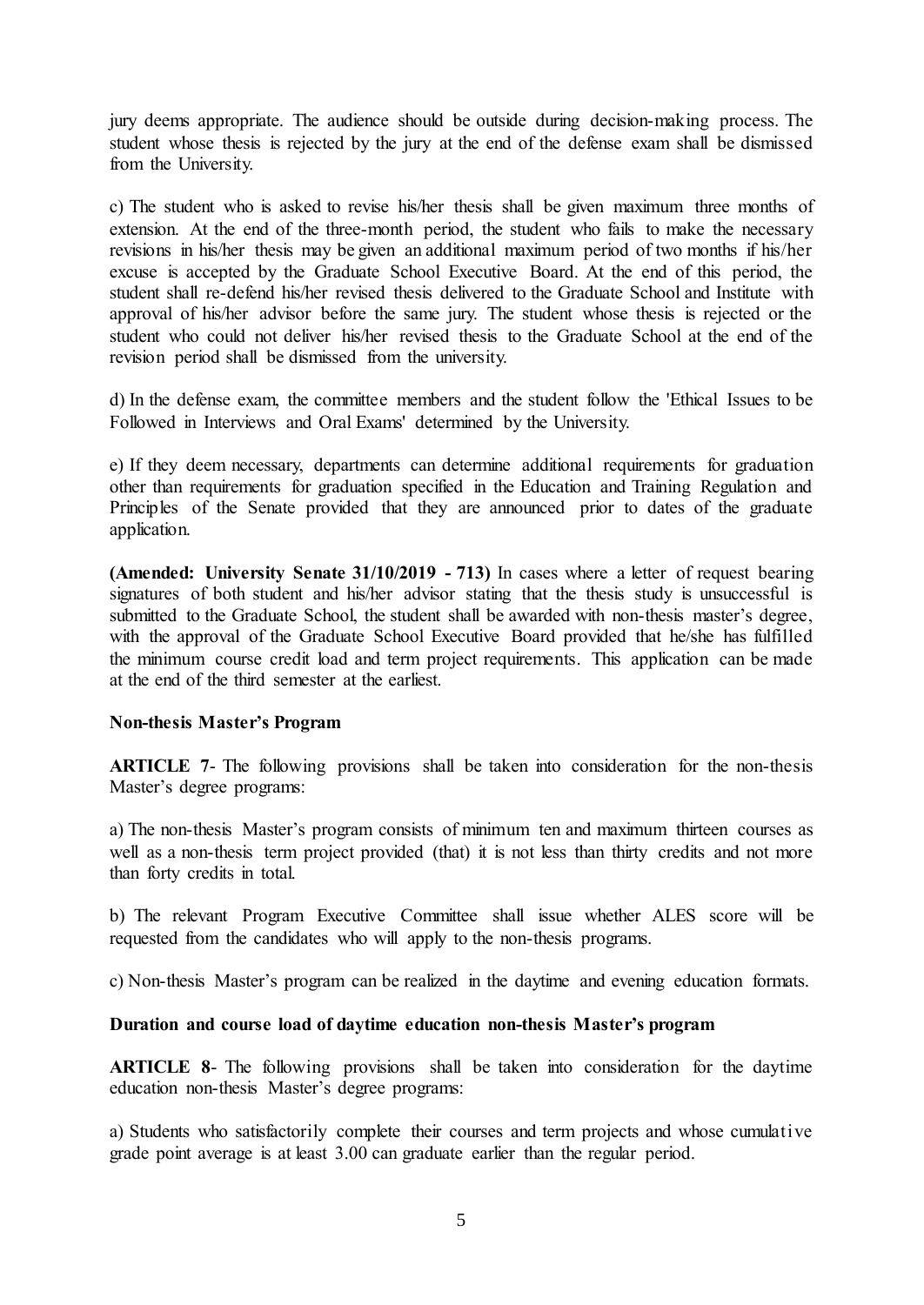b) The term project is non-credit and it is evaluated as pass or fail according to the criteria determined by the Program Executive Committee. The student should register for the term project in the semester when the term project is taken and deliver the project report at the end of the semester. The student whose project is rejected shall be dismissed from the university.

c) The student can choose courses among other graduate programs within the body of the university with approval of his/her advisor. Also, they can enroll in maximum three elective courses related to his/her program among the graduate courses offered which are given at other higher education institutions with the proposal of the advisor and the Program Executive Committee, approval of chair of the department at the Graduate School and the decision of the Graduate School Executive Board. The courses to be taken from other higher education institutions should not be offered in curriculums of the university.

d) Cumulative grade point average should be at least 3.00 and the term project course should be satisfactorily completed for graduation

e) Procedures for dismissal of a student from the university due to being unsuccessful or failing to graduate within the maximum period shall be applied in accordance with provisions of the "Graduate Education and Training Regulation" published by the Council of Higher Education in the Official Gazette dated 20.04.2016 and numbered 29690 and accordingly with provisions of the regulation issued by our university.

### **Duration and course load of non-thesis Master's program in evening education format**

**ARTICLE 9**- The following provisions shall be taken into consideration for the non-thesis master's degree programs in evening education format:

a) Students whose cumulative grade point average is at least 3.00 and who satisfactorily complete their term project courses can graduate earlier than the regular period.

b) Cumulative grade point average should be at least 3.00 and the term project course should be satisfactorily completed for graduation.

c) The Program Executive Committee can arrange the program so as to fit three terms into one calendar year. In this case, the term of a semester may be shorter than the regular academic semester. However, total credit hours of a course in one semester shall be issued to be equivalent to total credit hours of a course in the regular academic semester.

d) The term project is non-credit and it is evaluated as pass or fail according to the criteria determined by the Program Executive Committee. Students should register for project in the period when the project is taken and deliver the project report at the end of the term. The student whose project is rejected shall be dismissed from the university.

e) Procedures for dismissal of a student from the university due to being unsuccessful or failing to graduate within the maximum period shall be applied in accordance with provisions of the "Graduate Education and Training Regulation" published by the Council of Higher Education in the Official Gazette dated 20.04.2016 and numbered 29690 and accordingly with provisions of the regulation issued by our university.

### **Transferring from the non-thesis Master's program to the Master's program with thesis**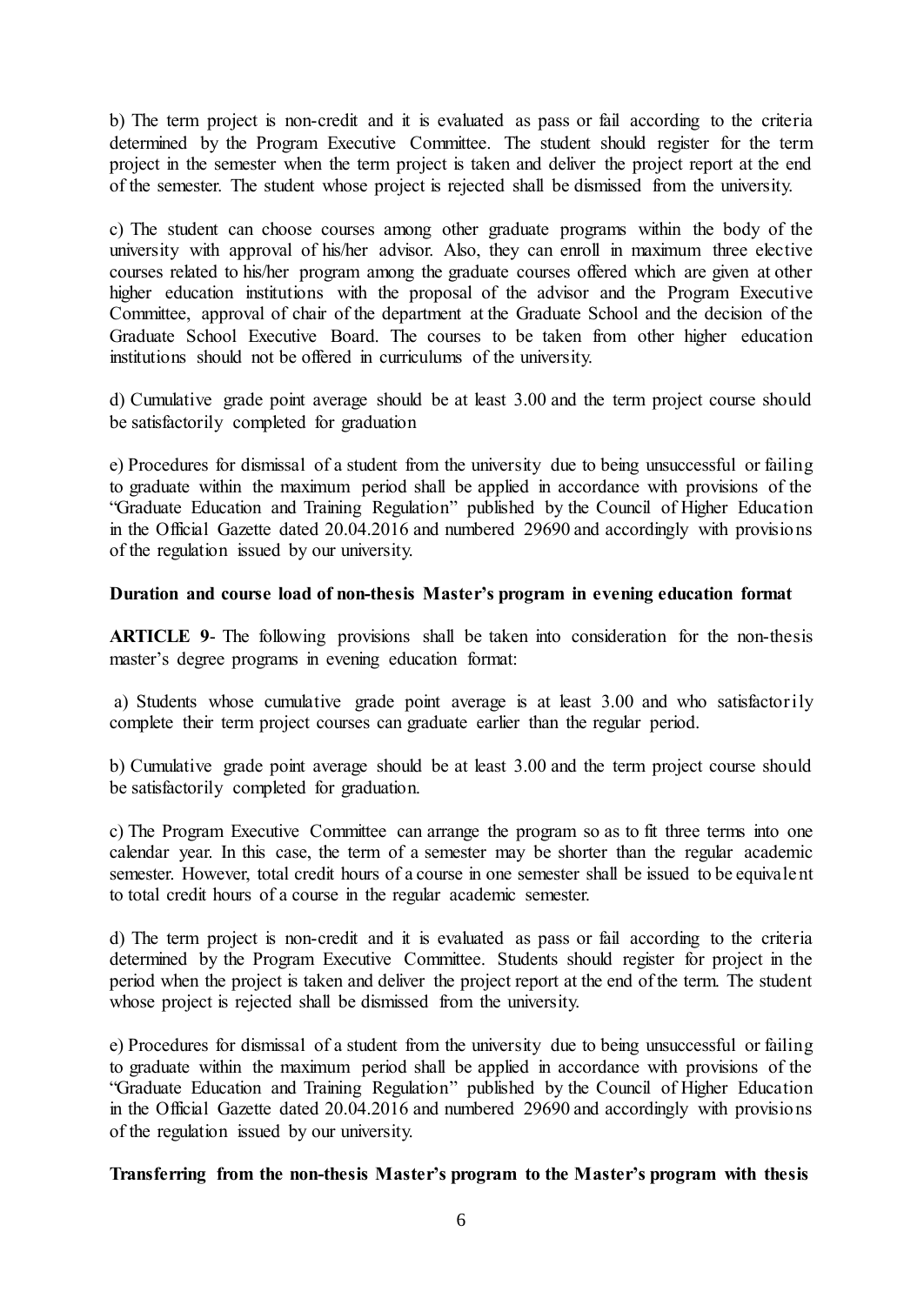**ARTICLE 10**- Those who continue the non-thesis master's program can transfer to the master's program with thesis provided (that) they fulfil minimum requirements determined for the master's program with thesis. This transfer shall be actualized upon the petition of the student, the proposal of the Program Executive Committee, approval of chair of the department and the decision of the Graduate School Executive Board. In this case, the courses taken in the non-thesis master's program shall be counted towards the coursework in the master's program with thesis upon the decision taken by the Graduate School Executive Board. This application can be made at the end of the second semester at the earliest and with minimum twelve credits earned.

# **CHAPTER THREE**

**Doctorate Program**

#### **General Principles**

### **Duration and course loads**

**ARTICLE 11-** The following provisions shall be taken into consideration in terms of the period and course loads for the doctorate program:

a) Courses can be selected from other graduate programs within the university. Also, they can take maximum two courses among the graduate courses which are given at other higher education institutions with the proposal of his/her advisors and of the Program Executive Committee, approval of chair of the department and the decision of the Graduate School Executive Board. The courses to be taken from other higher education institutions should not be offered in curriculums of the university.

b) Undergraduate courses can also be taken with proposal of the advisor without credit.

c) **(Added: University Senate 29.11.2018-689)** The courses previously taken and successfully completed during their master's education shall be deemed as non-credit, in case students retake them during doctorate education.

d) A student who has been admitted to the doctorate program with bachelor's degree and has successfully completed at least twenty-four credits shall apply to the Graduate School with a petition to be transferred to the master's program with thesis. The transfer of the student to the master's programs is done with the decision of the Graduate School Executive Board.

e) Procedures for dismissal of a student from the university due to being unsuccessful or failing to graduate within the maximum period shall be applied in accordance with provisions of the "Graduate Education and Training Regulation" published by the Council of Higher Education in the Official Gazette dated 20.04.2016 and numbered 29690 and accordingly with provisions of the regulation issued by our University.

### **Assignment of the thesis advisor**

**ARTICLE 12**- (**Amended: University Senate 22/10/2020 - 751)** The following provisions shall be taken into consideration to assign the advisor: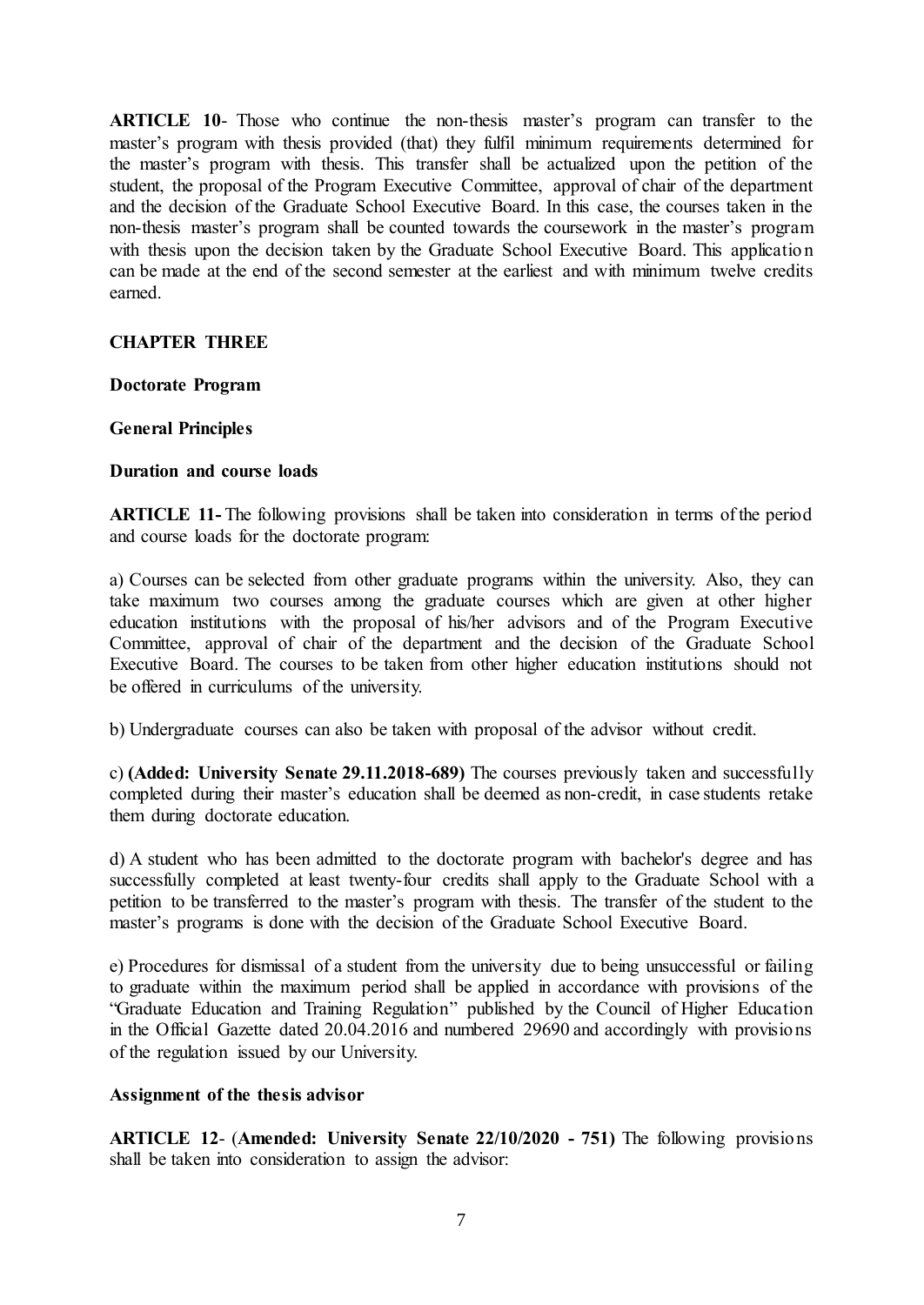a) The advisor assignment procedures should be completed until the first day of the course registration period.

b) **(Amended: University Senate 31/10/2019 - 713)** The advisor or advisors shall be elected among the faculty members who work at the university with proposal of the Program Executive Committee and approval of the relevant Graduate School Executive Board. Also, those who work within the University with a doctorate degree or proficiency in art, the faculty members who work in other universities and the specialists with a doctorate degree who are working in institutions and organizations other than the higher education institutions can also be assigned as co-advisors with the proposal the advisor, approval of the Program Executive Committee and the chair of the department at the Graduate School and the decision of the relevant Graduate School Executive Board. The request to assign a co-advisor needs to be justified.

c) Advisors cannot be changed within the semester when the doctorate thesis will be delivered.

d) The student whose advisor has not been determined cannot register for courses starting from the second semester.

e) The advisor is selected from among the faculty members working at the University. In cases deemed necessary according to the nature of the thesis work, faculty members working in another higher education institution may be selected as consultants upon the proposal of the Graduate School Executive Board and the approval of the University Executive Board.

### **Doctorate qualifying committee and jury**

**ARTICLE 13-** The doctorate qualifying committee shall take the following provisions into consideration:

a) The doctorate qualifying exam shall be administered in order to determine whether students have sufficient basic knowledge in their fields and doctorate thesis related subjects in the programs they are enrolled. These exams are arranged and administered by the doctorate qualifying committee. The doctorate qualifying committee program is formed with the proposal of the Program Executive Committee, agreement of the chair of the department at the Graduate School and the approval of the relevant Graduate School Executive Board, serving for three years, consisting of five members selected among the faculty members of the University.

b) The chair of the relevant department of the Graduate School will serve as the chairman of the doctorate qualifying committee, if he is within the committee. If chair of the department of the Graduate School is not within the committee, the committee shall elect a chairman from among them.

c) The Committee may establish exam juries consisting of five members, at least one of them should be from the doctorate qualifying committee, to prepare, administer and evaluate exams in different fields. The exam jury consists of five faculty members including the advisor, at least two of whom should be outside of their higher education institution. The advisor has a right to vote. The qualifying exam meetings shall be held open to attendance of the lecturers, graduate students and specialists.

### **Doctorate qualifying exam**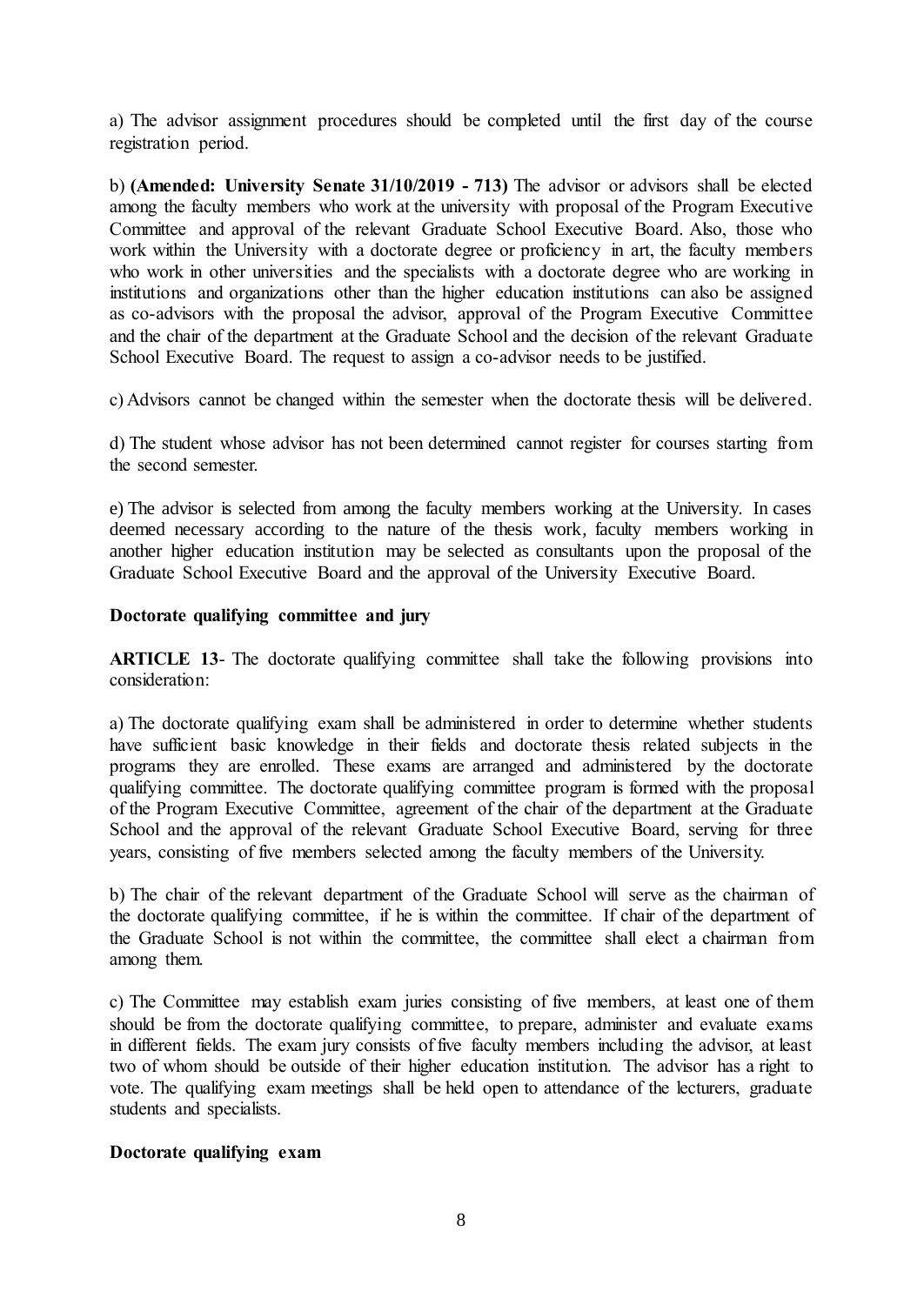**ARTICLE 14**- The following provisions shall be taken into consideration to administer the doctorate qualifying exam:

a) The doctorate-qualifying exam consists of two sections, written and oral. These exams shall be given on the day and hour announced by the Committee within the calendar year as issued by the Graduate School Executive Board.

b) **(Amended: University Senate 31/10/2019 - 713)** Scope of the written exam shall be issued by the Doctorate Qualifying Committee, approved by the chair of the Graduate School and announced by the Graduate School. The written exam consists of two parts; each of them lasts for at least three hours on two separate days.

**c) (Amended: University Senate 31/10/2019 - 713)** The written exam consists of two separate exams. The student will be entitled to take oral exam even if he/she could not get adequate points. The oral exam shall be given within five business days following second part of the written exam. The exam period shall be 45 minutes as minimum. If the student has a co-advisor, only the first advisor shall take place in the jury.

d) The student should get at least 50 out of 100 (50/100) points from first and second written exams and oral exam individually in order that he/she can be deemed successful in the qualification exam. Weight of the first and second exams are equal. Weight of the written exams among all exams is 65% and weight of the oral exam among all exams is 35%. Average of the written and verbal exams should be 65.

**e) (Amended: University Senate 31/10/2019 - 713)** Number of the questions to be asked in written exam should be more than number of the questions to be answered, and the student should be given the right to choose.

f) The juries shall deliver results of the exams to the doctorate qualifying committee along with suggestions one day after the exams at the latest. The committee shall examine minutes of the written and oral exams sent by the exam jury and decide on whether the student is successful or not according to the assessment criteria specified in clause (d), Article 14. This decision shall be notified to the Graduate School by department of the Graduate School within three days following the exam along with minutes.

g) If the student fails, he/she can be tested for only the part he/she has failed when he/she takes the qualification exam in the following semester. However, if the student wishes, he/she can retake the parts of the exam he/she passed in order to increase his/her grade that he/she has taken in the previous exam. In this case, his/her latest grade shall be valid. The student who does not take the qualification exam in the following period shall lose this right and be accountable for the whole exam.

h) **(Amended: University Senate 31/10/2019 - 713)** The qualification exam jury may ask the student who has completed the qualification exam successfully to take extra course/courses, no more than one third of his/her total credit amount and with the approval of the relevant Graduate School Executive Board, even if he/she has completed his/her required course load. The student should complete these courses successfully in order to defend his/her thesis.

### **Doctorate Thesis Supervisory Committee**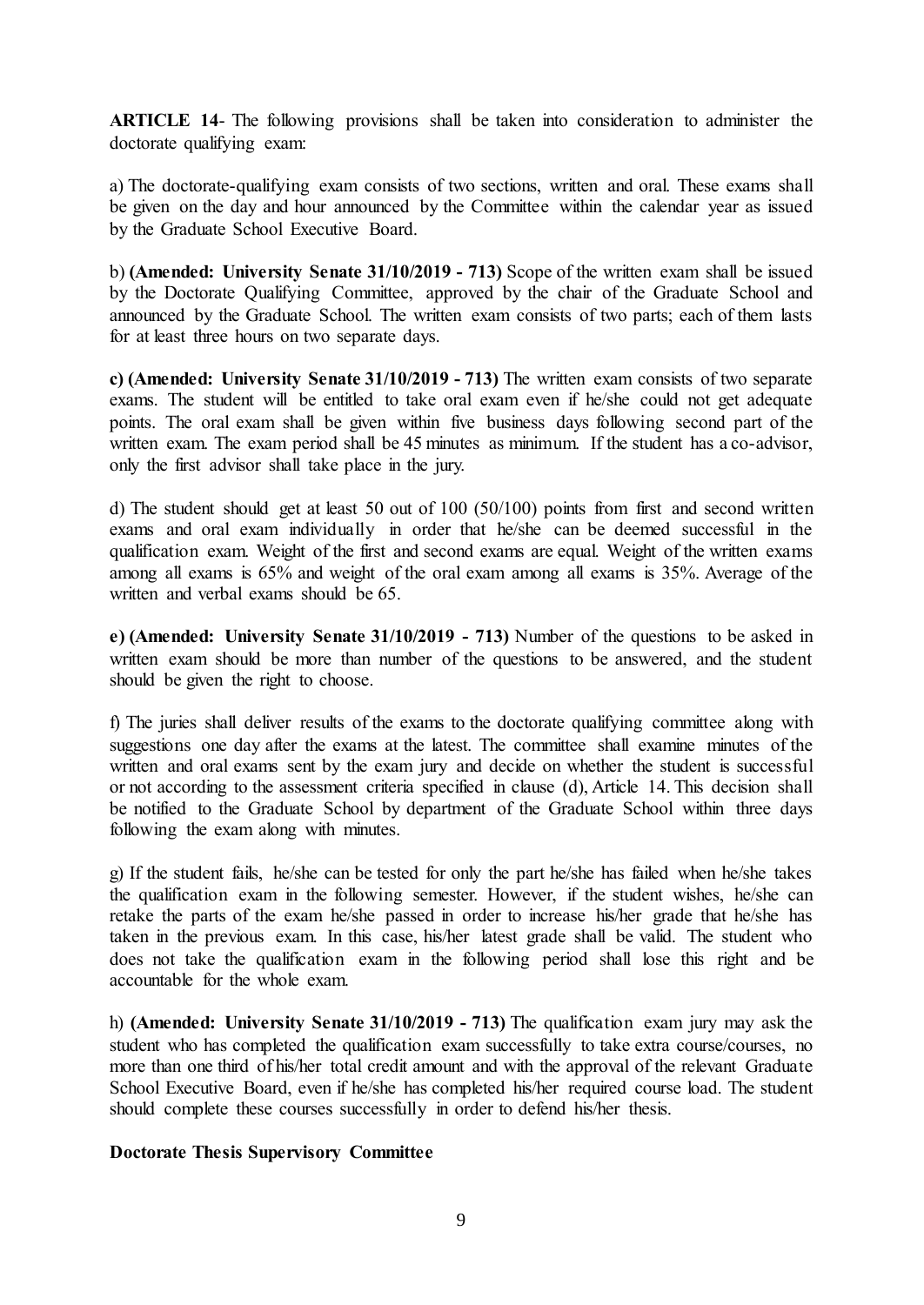**ARTICLE 15**- **(Amended: University Senate 06/08/2020 - 744)** Thesis supervisory committee shall function according to the following provisions:

a) The thesis monitoring committee consists of three faculty members, one from the student's thesis advisor, one from within the University and one from another higher education institution. With the recommendation of the advisor, the approval of the program executive board and the chair of the department, at most one expert with the title of doctor working in institutions and organizations other than higher education institutions can be included in the thesis monitoring committee.

b) In case of assignment of a co-advisor, the co-advisor may attend the committee meetings if he/she wishes.

a) If the thesis study is performed with a single advisor; the thesis supervisory committee will consist of three faculty members, one will be thesis advisor of the student, the other will be from the University and the last one will be from another higher education Institution. Maximum one specialist with a doctorate degree who is working in institutions and organizations other than the higher education institutions can take part in the thesis supervisory committee with the proposal of the advisor, approval of the Program Executive Committee and the chair of the department at the Graduate School and the decision of the relevant Graduate School Executive Board.

b) If the thesis study is carried out with a co-advisor; the thesis supervisory committee will consist of five faculty members including advisor and co-advisor of the student, three from the university, and two from another higher education institution. Maximum one specialist with a doctorate degree who is working in institutions and organizations other than the higher education institutions can take part in the thesis supervisory committee with the proposal of the advisor, approval of the Program Executive Committee and the chair of the department at the Graduate School and the decision of the relevant Graduate School Executive Board.

c) An informative essay of at least half a page specifying content of the thesis shall be presented to the program executive committee during proposal of the doctorate thesis supervisory committee. This thesis content shall be submitted to the Graduate School along with the proposal hereof. This content should be taken into consideration for election of members of the thesis supervisory committee.

### **Defense of the Doctorate thesis proposal**

**ARTICLE 16-** The following provisions shall be taken into consideration at the time of preparing and defending the thesis proposal:

a) The student presents his/her Doctorate thesis proposal including purpose, method and of study plan of research to the thesis supervisory committee in written.

b) Study plan should be thorough and contain at least one-year schedule until completion of the thesis.

- c) The thesis proposal should be designed in a form of a research project proposal.
- d) Time planning should be provided as monthly periods for planned total duration.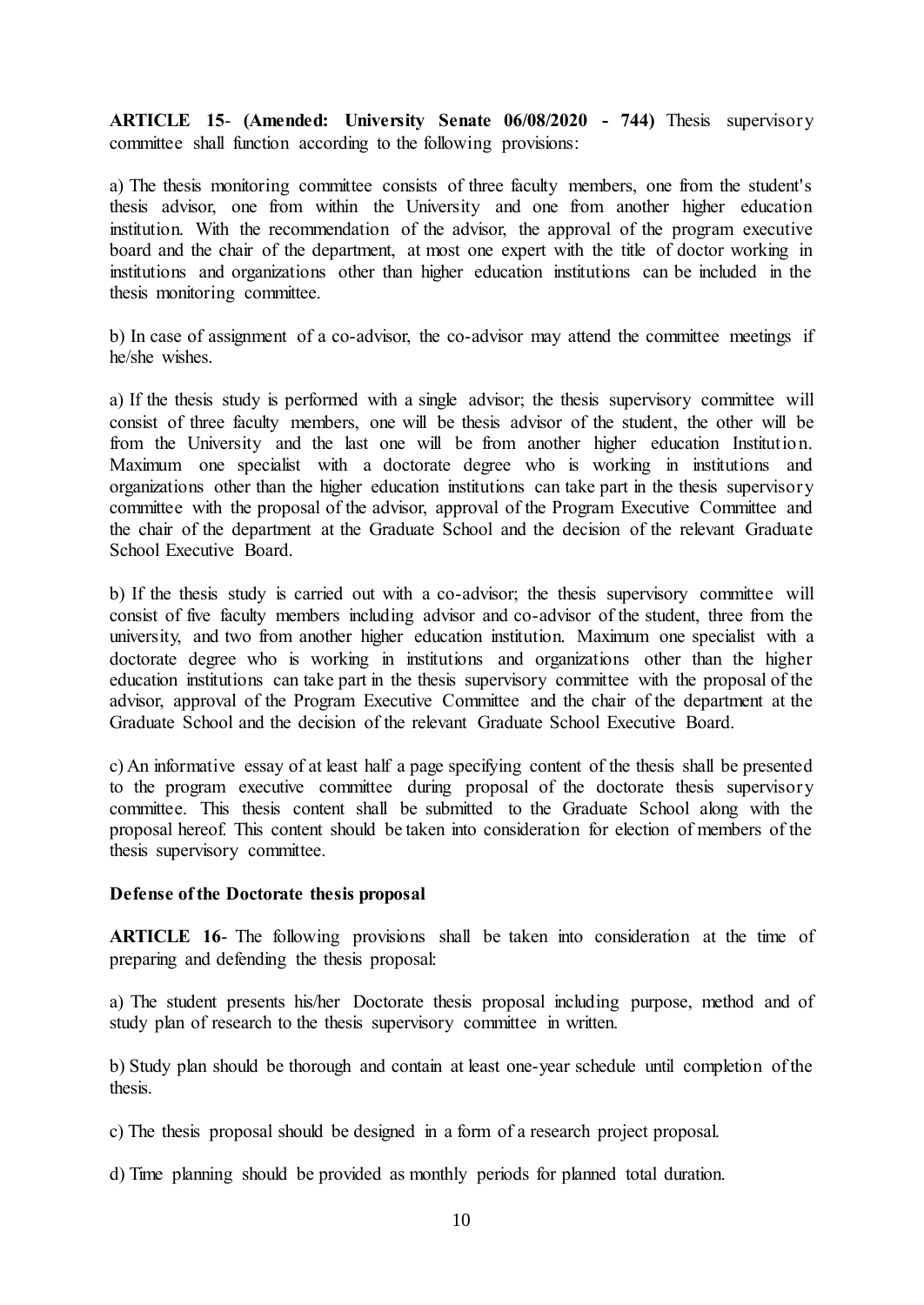e) Potential alternative plan should also be included in the study plan.

f) The student who does not deliver his/her thesis proposal twice for two consecutive academic semesters or the student who is deemed unsuccessful by the supervisory committee for two consecutive times shall be dismissed from the university.

## **Supervision of Doctorate thesis**

**ARTICLE 17**- The following provisions shall be taken into consideration at the stage of the thesis supervision:

a) The student should report in detail for 6-month period whether he/she has complied with the detailed time planning that he/she has provided in the thesis proposal during the thesis study reports.

b) The thesis supervisory committee should check whether the student has complied with the detailed research and time planning which have been provided in the thesis proposal.

c) The thesis progress reports identified to be partly or fully inconsistent with the research and time frame provided in the thesis proposal shall be specified in the exam minutes in detail.

d) In case the student is considered as successful with majority of the votes at the end of the exam, any thesis supervisory committee member who delivers negative opinion shall state the reason in a separate attachment to the exam minutes.

e) The student who does not deliver the thesis progress reports on time or who is deemed by the thesis supervisory committee as unsuccessful for two consecutive or a total of three times shall be dismissed from the University.

f) In order for the doctoral thesis to be submitted, at least three reports, including the thesis proposal report, shall be submitted successfully.

### **Completion of Doctorate thesis**

**ARTICLE 18**- The following provisions shall be taken into consideration to complete the thesis:

a) **(Amended: University Senate 31/10/2019 - 713**) **(Amended: University Senate 06/08/2020 - 744 ) - (Amended: University Senate 19/11/2020 - 754 )** In order for the student to submit his/her doctoral thesis; One international scientific article produced from the thesis and written with the address of ITU among the institutions and organizations to which the student is affiliated, has been published or has been accepted for publication in the international indexed and peer-reviewed journals given in the A1 category in the ITU Academic Promotion and Appointment Criteria for the relevant department, and shall be present paper from the thesis at an international conference. For the departments affiliated to the Social Sciences Institute, the condition of being published or accepted for publication in international indexed and peerreviewed journals defined in the ITU Academic Promotion and Appointment Criteria is required. The status of the article is issued on the basis of the date of submission. The decision is made by the Graduate School Executive Board, considering the reasons of the advisor and the student, whether the theses can be submitted or not, according to the plagiarism software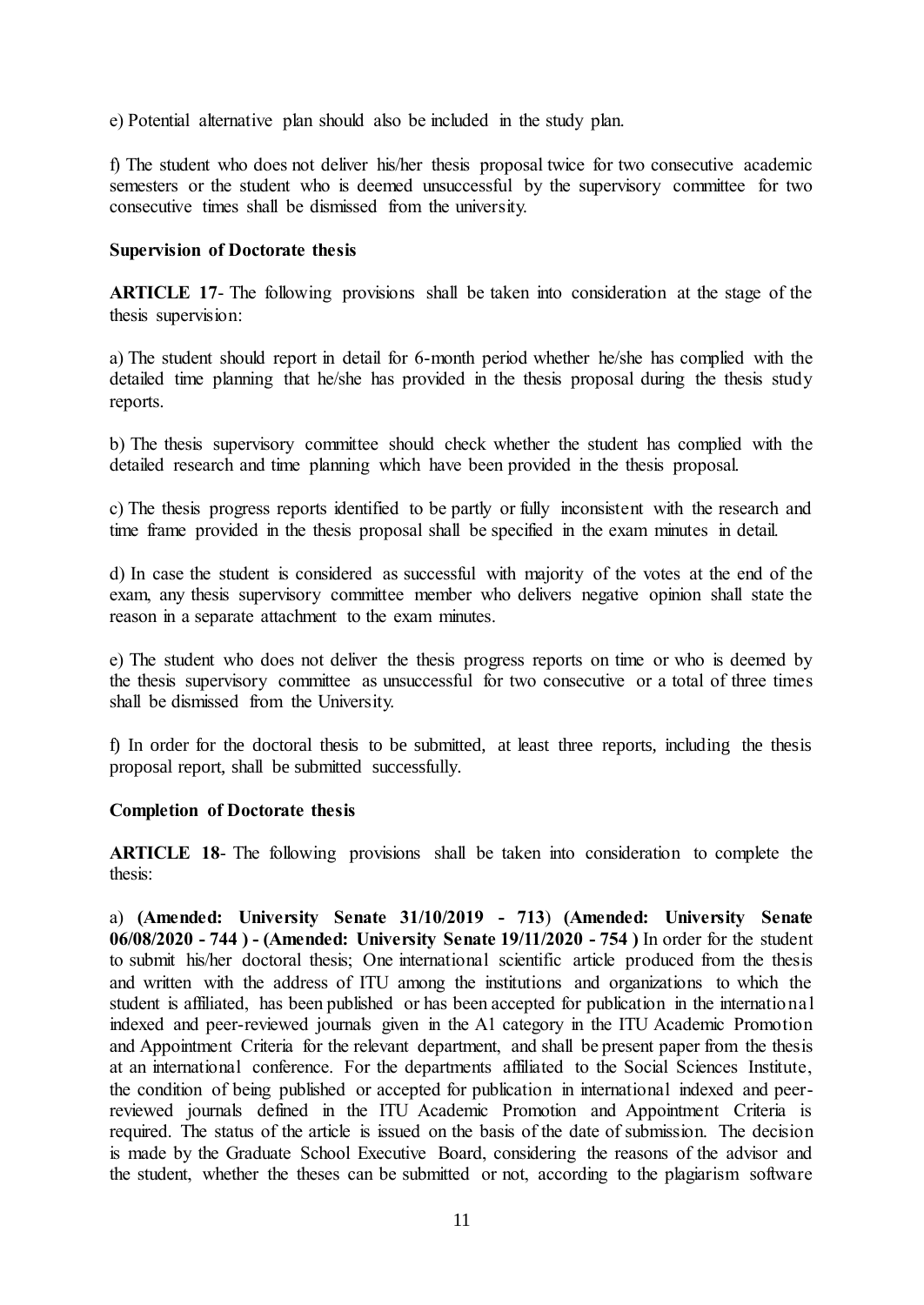program report, the similarity rate is issued with only 10% from a single source and 20% or more in total (excluding the publications produced from this thesis and the bibliography of the thesis). The plagiarism report is presented again with the black binding.

b) Each department can issue publication criteria above the minimum publication criteria as a requirement of graduation. Minutes of the department academic committee including the justification for amendment shall be presented to the Graduate School in order to be actualized. The relevant decision shall go in effect upon approval of the Graduate School Executive Board and the university senate.

c) The student whose thesis is rejected at the end of the defense exam shall be dismissed from the university. The student who is asked to revise his/her thesis shall be granted maximum six months for revision. In cases where the Graduate School Executive Board accepts the excuse of a student who could not make necessary revisions in his/her thesis at the end of the six-month period, he/she is granted an additional of two months at maximum. At the end of this period, the student shall re-defend his/her revised thesis delivered to the Graduate School with approval of his/her advisor before the same jury.

d) The student whose thesis is rejected at these defense exams or the student who could not deliver his/her revised thesis to the Graduate School at the end of the revision period shall be dismissed from the university.

e) The thesis exam duration is between 60-120 minutes and it consists of presentation of the thesis study and a following question-answer section. The thesis exam is open to everyone, and the audience can also ask questions to the student following questions of the jury members if the jury president deems appropriate. The audience should be outside during the decisionmaking process.

f) In cases where a letter of request bearing signatures of both student who is admitted to the doctorate program with his/her bachelor's degree and his/her advisor stating that the thesis study is unsuccessful is submitted to the Graduate School, the student shall be awarded with non-thesis master's degree with the approval of the Graduate School Executive Board, provided that he/she has fulfilled the minimum course credit load and term project requirements. This application can be made at the thesis stage and at the end of the seventh semester at the earliest.

# **CHAPTER FOUR**

### **Proficiency in art program**

### **General Principles**

### **Duration**

**ARTICLE 19-** The following provisions shall be taken into consideration in terms of the period and course loads for the proficiency in art program:

a) Courses can be selected from other graduate programs within the university. Also, they can take maximum two courses among the graduate courses offered at other higher education institutions with the proposal of the Advisor and the Program Executive Committee and approval of the chair of the department at the Graduate School and the decision of the relevant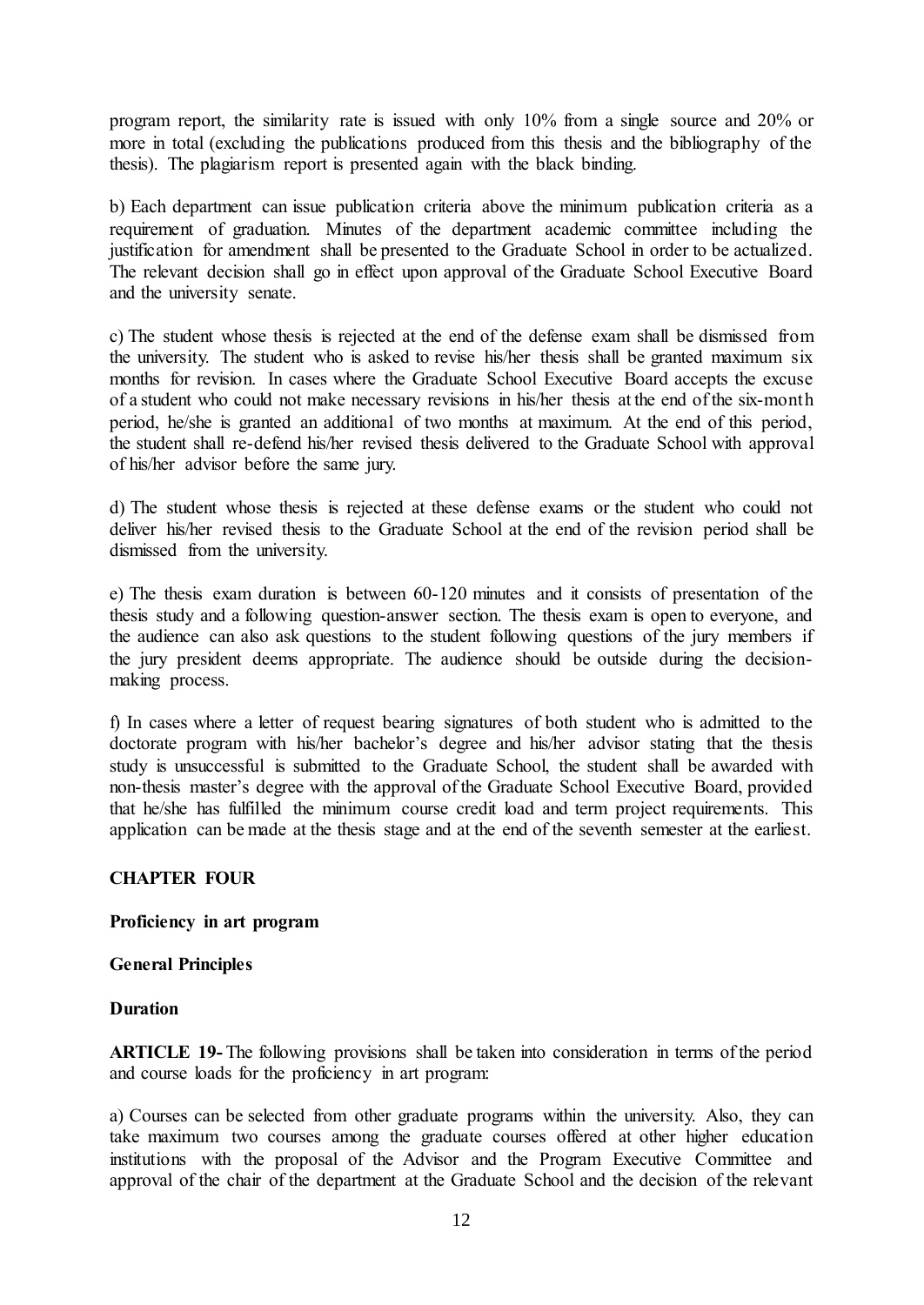Graduate School Executive Board. The courses to be taken from other higher education institution should not be offered in curriculums of the university.

b) Non-credit undergraduate courses can also be taken with the proposal of the advisor.

c) A student who has been admitted to the proficiency in art program with bachelor's degree and has successfully completed at least twenty-four credits shall apply to the Graduate School with a petition to be transferred to the master's program with thesis. The transfer of the student to the master's programs is done with the decision of the Graduate School Executive Board.

d) Procedures for dismissal of a student from the university due to being unsuccessful or failing to graduate within the maximum period shall be applied in accordance with provisions of the "Graduate Education and Training Regulation" published by the Council of Higher Education in the Official Gazette dated 20.04.2016 and numbered 29690 and accordingly with provisions of the regulation issued by our University.

# **Assignment of the thesis advisor**

**ARTICLE 20**- The following provisions shall be taken into consideration for assignment of the advisor:

a) The advisor assignment procedures should be completed until the first day of the course registration period.

b) The advisor or advisors shall be elected among the faculty members who work at the relevant department. The faculty members who work in other universities and the specialists with a doctorate degree who are working in institutions and organizations other than the higher education institutions can also be assigned as co-advisors with the proposal of the advisor, approval of the Program Executive Committee and the chair of the department at the Graduate School and the decision of the relevant Graduate School Executive Board. The request to assign a co-advisor needs to be justified.

c) Advisors cannot be changed within the semester when the proficiency in art thesis will be delivered.

d) The students whose advisor has not been determined cannot register for courses starting from the third semester.

### **Completion of the proficiency in art study**

**ARTICLE 21**- The following provisions shall be taken into consideration to complete the proficiency in art study:

a) For proficiency in art learning; it is required for student to give at least two national and/or international concerts in his/her field to graduate from the proficiency in art. The concert should be organized by national and international official bodies.

b) Each art major can determine publication criteria above the minimum publication criteria as a requirement of graduation. Minutes of the art major academic committee including the justification for amendment shall be presented to the Graduate School in order to be actualized.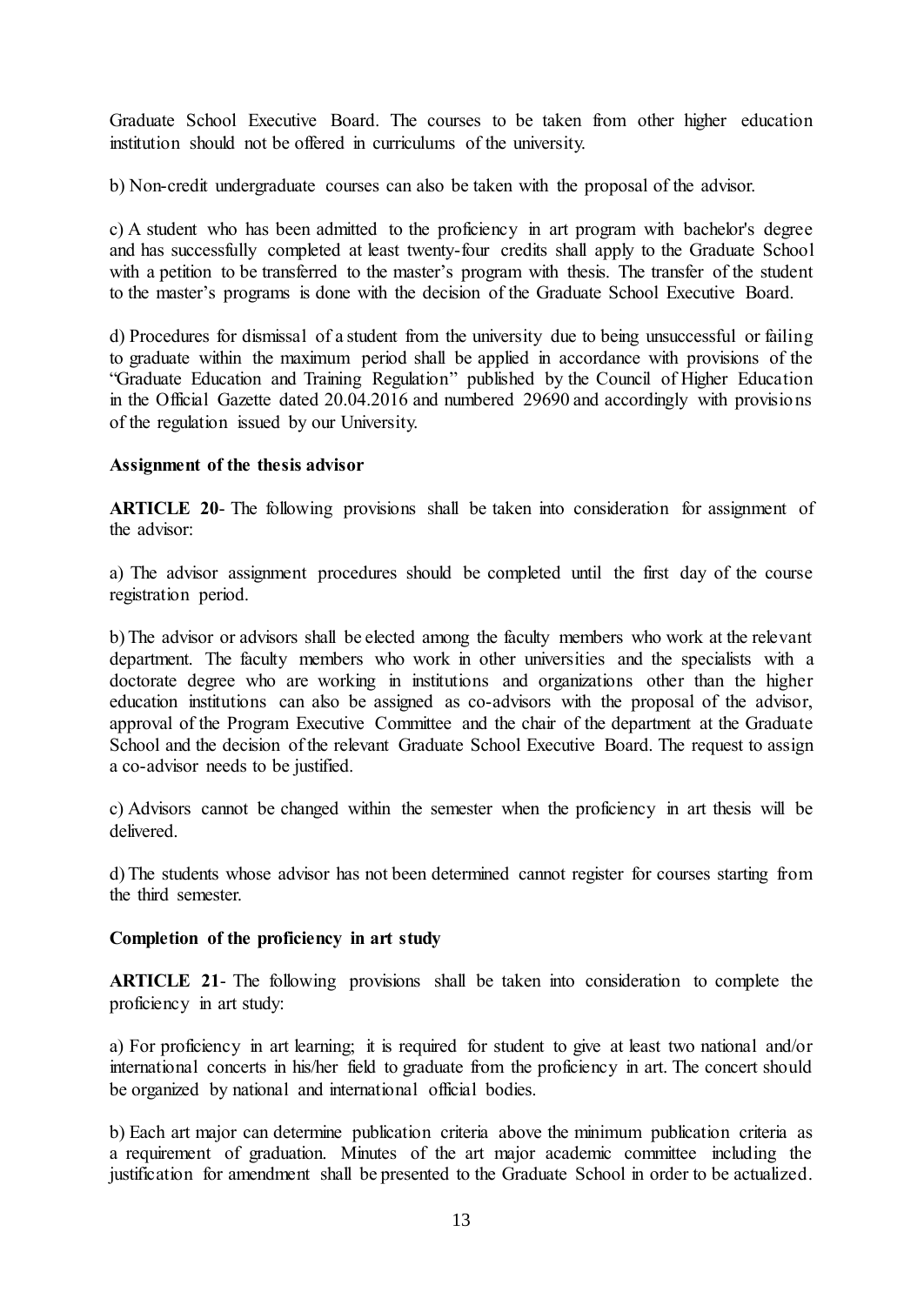The relevant decision shall go in effect upon approval of the Graduate School Executive Board and the university senate.

## **Completion of the proficiency in art thesis**

**ARTICLE 22**- The following provisions shall be taken into consideration to complete the proficiency in art study:

a) Necessary publication/activity being issued by the relevant art major for his/her thesis shall be sought for the student to deliver his/her proficiency in art thesis.

b) The student whose thesis is rejected at the end of the defense exam shall be dismissed from the university. The student who is asked to revise his/her thesis shall be granted maximum six months for revision. In cases where the Graduate School Executive Board accepts the excuse of a student who could not make necessary revisions in his/her thesis at the end of the six-month period, he/she is granted an additional of two months at maximum. At the end of this period, the student shall re-defend his/her revised thesis delivered to the Graduate School with approval of his/her advisor before the same jury.

c) The student whose thesis is rejected at these defense exams or the student who could not deliver his/her revised thesis to the Graduate School at the end of the revision period shall be dismissed from the university.

d) The thesis exam is between 60-120 minutes and it consists of presentation of the thesis study and the following question-answer section. The thesis exam is open to everyone, and that the audience can also ask questions to the student following questions of the jury members if the jury president deems appropriate. The audience should be outside during the decision-making process.

e) In cases where a letter of request bearing signatures of both student who is admitted to the doctorate program with his/her bachelor's degree and his/her advisor stating that the thesis study is unsuccessful is submitted to the Graduate School, the student shall be awarded with non-thesis master's degree with the approval of the Graduate School Executive Board, provided that he/she has fulfilled the minimum course credit load and term project requirements. This application can be made at the thesis stage and at the end of the seventh semester at the earliest.

### **CHAPTER FIVE**

### **Miscellaneous and Final Provisions**

### **Admission of students to Scientific Preparatory Program**

**ARTICLE 23**- **(Amended: University Senate 31/10/2019 - 713)** Candidates whose qualifications are specified in the relevant article of "ITU Graduate Education and Training Regulation" may be provided with graduate scientific preparatory program by taking the courses accepted by proposal of the relevant Program Executive Committee, approval of the chair of the department and the decision of the Graduate School Executive Board. The following requirements are applied in the scientific preparatory program.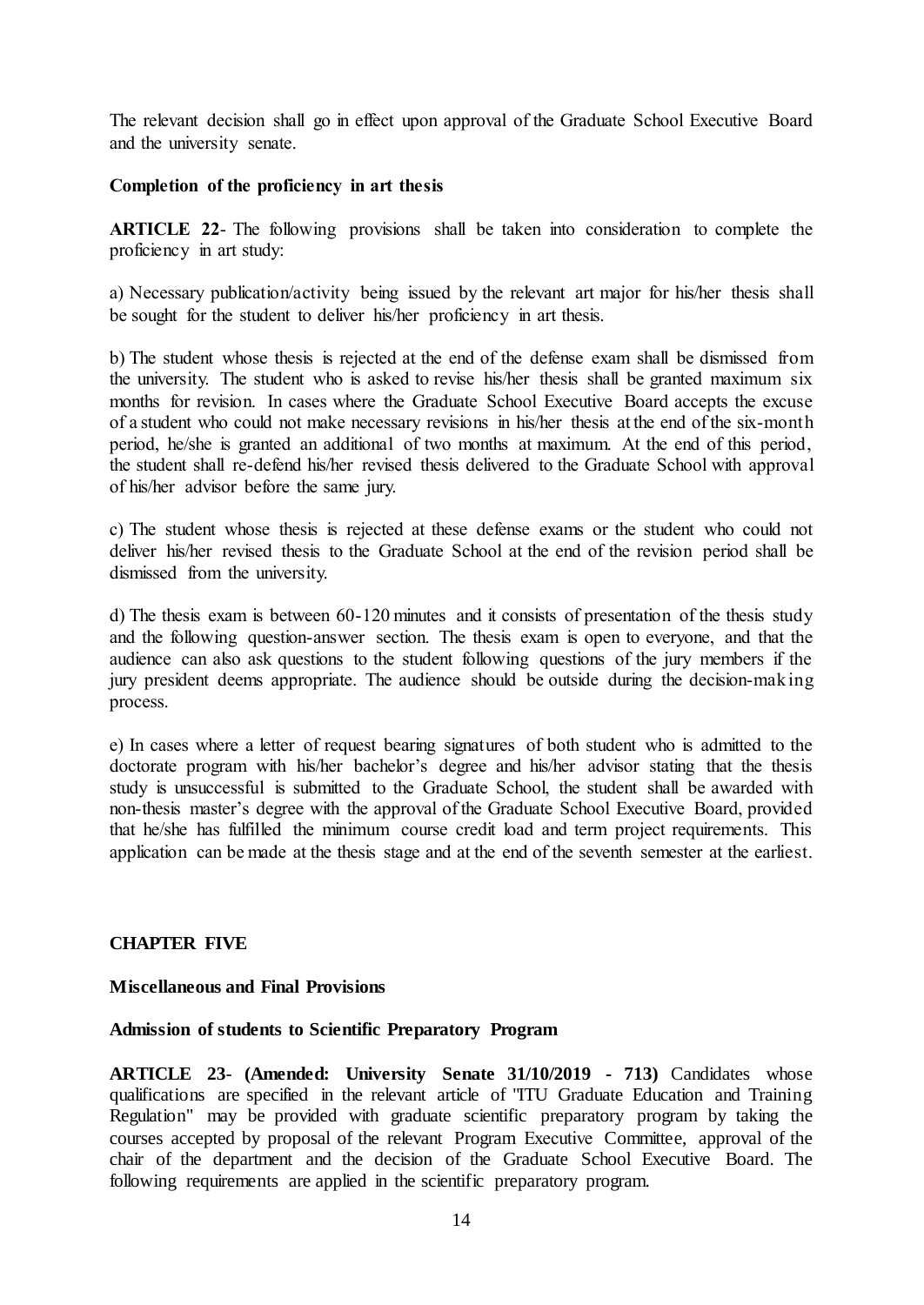a) The compulsory courses in the scientific preparatory program cannot substitute for the coursework required to complete the relevant graduate program. A student studying at the preparatory program may be entitled to take graduate level courses besides the preparatory courses upon proposal of the Program Executive Committee.

b) Scientific preparatory courses shall be taken without credit and the provisions of "ITU Undergraduate Education and Training Regulation" shall be applied for these courses. However, the final grade of each course should be at least CC. "Conditional pass" grades (DD and DC) in the undergraduate education is considered to be unsuccessful in the graduate scientific preparatory program.

c) **(Amended: University Senate 31/10/2019 - 713)** Maximum duration for a scientific preparatory program is one calendar year (fall and spring academic semesters). This duration cannot be added to the duration of master's, doctorate or proficiency in art program and cannot be extended except for leave of absence. A student who cannot complete the scientific preparatory program within this period shall be dismissed from the university.

d) **(Added: University Senate 31/10/2019 - 713)** Student may take another course to be offered by the Program Executive Committee in the following semester instead of the course that he/she has failed in the first semester.

# **Admission of students with special status**

# **ARTICLE 24**- **(Amended: University Senate 06/08/2020 - 744)**

a) Students with special status are admitted to graduate courses upon proposal of the Program Executive Committee and approval of the lecturer who teaches the course, the chair of the department and the Graduate School Executive Board.

b) Student who wants to enroll in the courses taught in English should have one of the documents showing the English proficiency specified in Article 32. Students with special status cannot conduct a thesis study.

c) Students candidate of special status must have completed at least one semester in the program in the higher education institution he/she is enrolled in, and his/her overall grade point average must be at least 3.00 out of 4 or in other grading systems, according to the ITU Exemption and Adjustment Transactions Grade Conversion Table, it must be equivalent to an average of 3.00 out of 4.

d) Being a special student does not give the right to enroll in any graduate program of Istanbul Technical University. Students with special status cannot exercise normal student rights, but can benefit from academic facilities.

e) Students with special status comply with ITU Graduate Education and Training Regulations and Senate Principles. These students are given a document showing their success at the end of the semester.

f) Studentship with special status is not an education aimed at obtaining a degree directly in the relevant program, and its duration cannot exceed two semesters.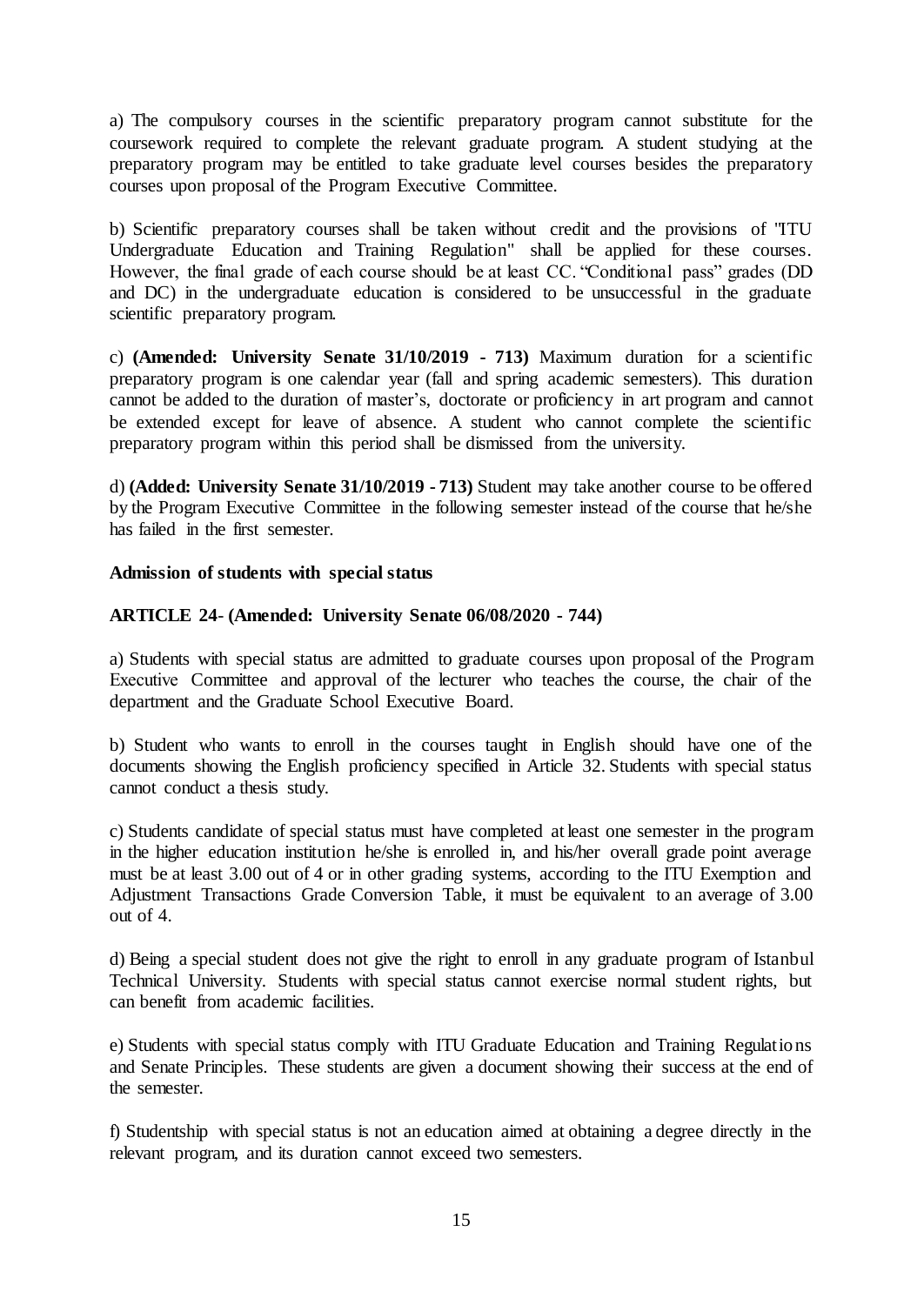g) In the exemption procedures for the courses that the students admitted to the graduate program take as special students and have been successful at, the exempted courses cannot exceed 50% of the total course credits required to be taken in the related graduate program.

## **Application to Graduate Program, Quotas, Admission and Registration**

### **Application requirements**

**ARTICLE 25-** Students who have or expect to have a bachelor's degree at the end of the application semester may apply to the master's programs; students who have or expect to have a master's degree at the end of the application semester as well as those who have a bachelor's degree and meet the requirements specified in this senate principles may apply to doctorate or proficiency in art programs.

**ARTICLE 26**- Graduate applications shall be made twice a year (in the fall and spring semesters). Programs to be opened, quotas, application and admission requirements, relevant dates shall be announced on the official website of the university.

**ARTICLE 27**- A student may apply to maximum three different programs, in the order of preference during the same semester.

### **Requirements for Candidates**

**ARTICLE 28**- **(Amended: University Senate 06/08/2020 - 744)** Program Executive Board sets the requirements for candidates in consideration of the following minimum requirements and notifies the chair of the department.

a) Candidate should get minimum score of 55 in ALES for master's program applications.

b) Cumulative grade point average of students, who will enroll in doctorate or proficiency in art program with a bachelor's degree, should be minimum 3.00 out of 4.00 or an equivalent score. A higher score may be issued for the admission of student by proposal of the Program Executive Committee, approval of the chair of the relevant department and the decision of the Graduate School Executive Board.

c) In the admission of those who will apply to the doctorate programs with a master's degree, ALES score as well as undergraduate and/or master's program grade point average and interview results are evaluated. ALES score is not required for admission to the Conservatory. Whether the candidates who will apply to non-thesis master's programs are required to meet ALES requirement or not, shall be issued by the relevant Program Executive Committee.

d) The lower limits and equivalents for ALES scores may be issued varyingly for each program with proposal of the Graduate School and approval of the Senate.

e) Internationally accepted GRE and GMAT scores may be used as ALES equivalent.

f) ALES scores shall not be less than 55 for those who apply to graduate programs; not be less than 80 in the related of the score type, for those who apply to doctorate or proficiency in art programs with a bachelor's degree.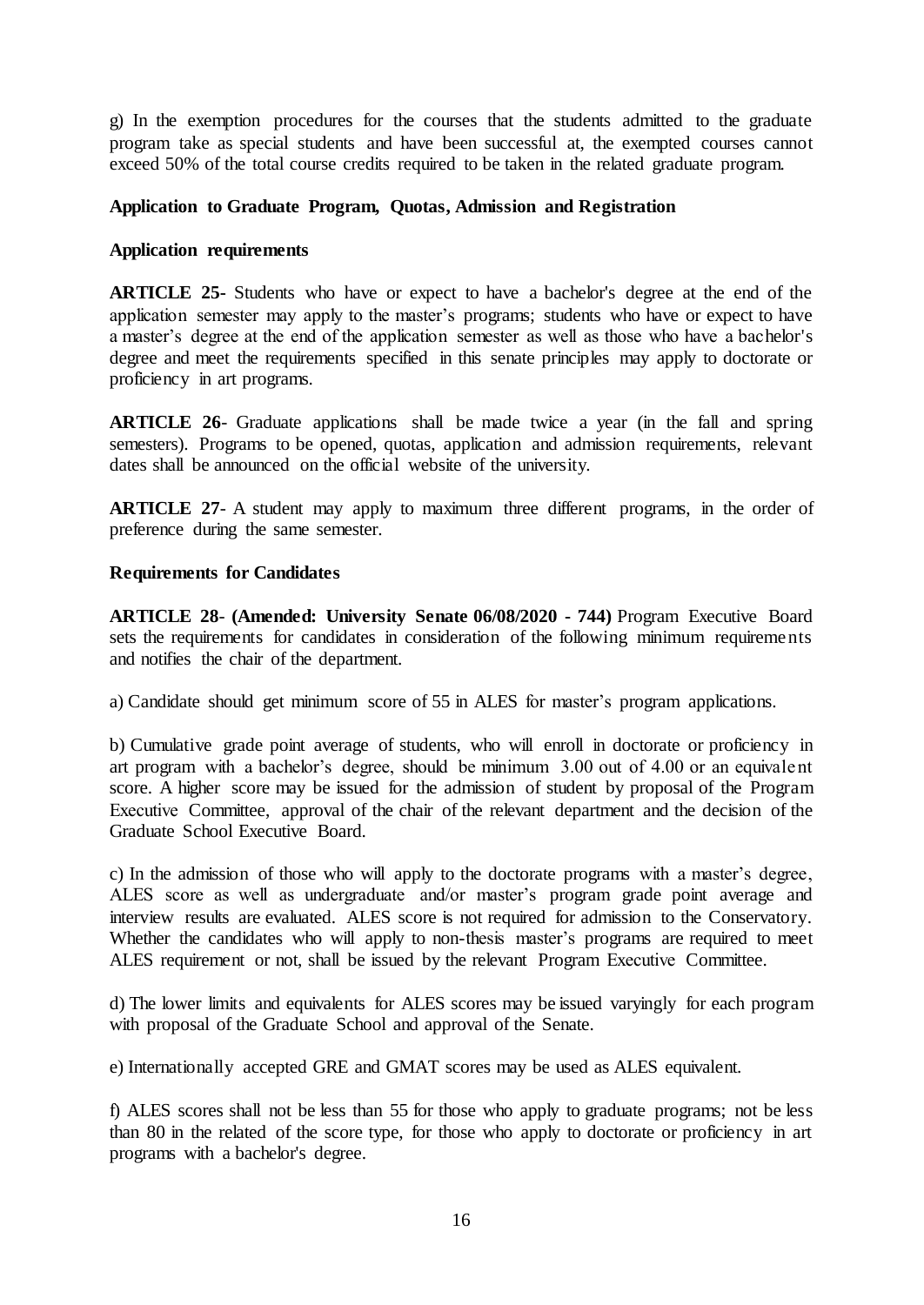g) The finalized requirements shall be submitted to the relevant Graduate School with the opinion of the chair of the department; they shall be approved by the University Board of Directors after the decision of the Graduate School Executive Board.

h) Candidate is required to have a bachelor's degree or a master's with thesis diploma in order to apply to the doctorate program.

ı) ALES condition is not required for Conservatory programs and fine arts faculties programs that accept students only with a special talent exam, in the application of students to the main arts and departments in the institutes.

i) ALES condition is not required in the applications of graduates for doctorate / proficiency in art / specialization in medicine / specialization in dentistry / specialization in veterinary medicine / specialization in pharmacy. In the applications to be made to the graduate programs of the candidates in this situation, the valid ALES scores they used while registering to the doctoral / proficiency in arts / specialization programs they have graduated from before, regardless of the field, are accepted at the time of application, provided that they are at least 55 and at most 75, and the scores in the said documents are considered during the evaluations and included in the assessment. If the candidates in this situation have an ALES document that meets the ALES requirement announced for the relevant semester, they can also apply with this document.

**ARTICLE 29**- The chair of the department Graduate School issues the programs to be opened, quotas and assessment criteria related to the admission of the students by taking the opinion of the relevant Program Executive Committee before each academic semester and submits them to the Graduate School. Evaluation criteria shall be approved by the Senate after the decision of the Graduate School Executive Board.

**ARTICLE 30**- Quota and evaluation criteria approved by the Senate shall be announced on the official website of the university. Candidates make their applications electronically first. Applications shall be made within the date range specified in the academic calendar with;

a) Bachelor's degree transcripts for master's program application, bachelor's degree and master's program transcripts for doctorate or proficiency in art application,

b) ALES, GRE or GMAT exam score report,

c) An exam score report showing that the foreign language requirement defined in Article 32 is met.

d) Candidates submit to the admission commission of each program they apply, a letter of intent stating the reasons why they want to receive master's or doctorate or proficiency in art education, in addition to two reference letters and for doctorate application, a letter from the faculty member they want to work with in the relevant program.

### **Evaluation of applications**

**ARTICLE 31**- Applications shall be evaluated by the Program Executive Committee.

**English proficiency**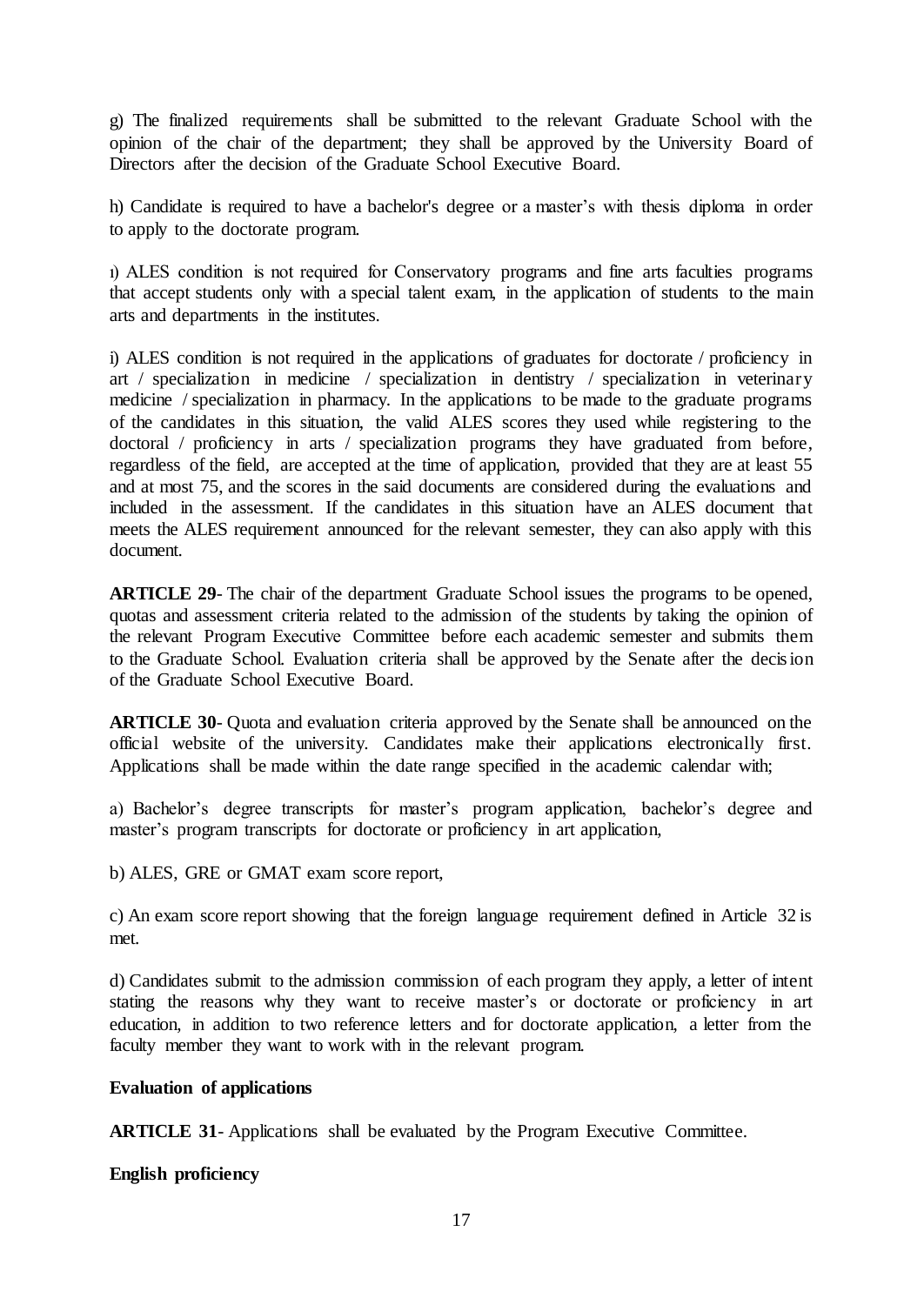**ARTICLE 32**- Those who certify that they have achieved the level issued by the Senate in national and international exams accepted as equivalent by the Senate and those who have passed one of the English proficiency exams held by the university until the registration date start their graduate education.

**ARTICLE 33**- Student rights and privileges of those who were accepted to an MA program yet have not fulfilled their English proficiency requirement stated in article 32 until the registration deadline, are extended for one calendar year. This year is not counted towards the regular period of an MA program. Students who fail to prove their English proficiency at the end of this period shall be dismissed from the university.

### **Admission and registration**

**ARTICLE 34**- Admission and registration procedures of the students who will begin graduate education and training shall be carried out according to the academic calendar issued by the Senate. Admission procedures shall be carried out as follows:

a) Candidates who apply for graduate education shall be evaluated by the program student admission commission according to the criteria issued by the Program Executive Board and approved by the Graduate School Executive Board. The commission examines the student's application information and such issues as whether he/she has enough background knowledge for the program or not, and then proceeds to the student interview.

b) All academic committee members of program may participate in the student evaluation interview as viewers, provided that they do not ask questions. Only the student admission commission is authorized to ask questions and give an interview grade to the candidate. The audience who are not members of the student admission commission should leave during decision-making process.

c) The student admission commission lists the candidates by taking into account undergraduate and/or graduate cumulative grade point averages, interview results and the additional evaluation criteria issued by the Program Executive Board when necessary, provided that the weight of ALES score is not less than 50%. Evaluation percentages shall be issued by the programs and reported to the Graduate School in advance.

d) The student admission commission prepares the list of the accepted and waitlisted candidates by observing the quota and submits it to the Graduate School. After the decision of the Graduate School Executive Board, candidates shall be placed in the programs by the registrar's office in the order of their preference and the results shall be announced.

e) If the graduation grade point average is a prerequisite for the application, the current graduation grade point average on the day of the interview is taken as the graduation point average for the final year students who have not yet graduated. Relevant grade point average should be documented to the student admission commission during the interview.

f) Students enroll within the periods specified in the academic calendar. Additional enrolment cannot be made even if the number of accepted and waitlisted students enrolled is below the program quota at the end of the period.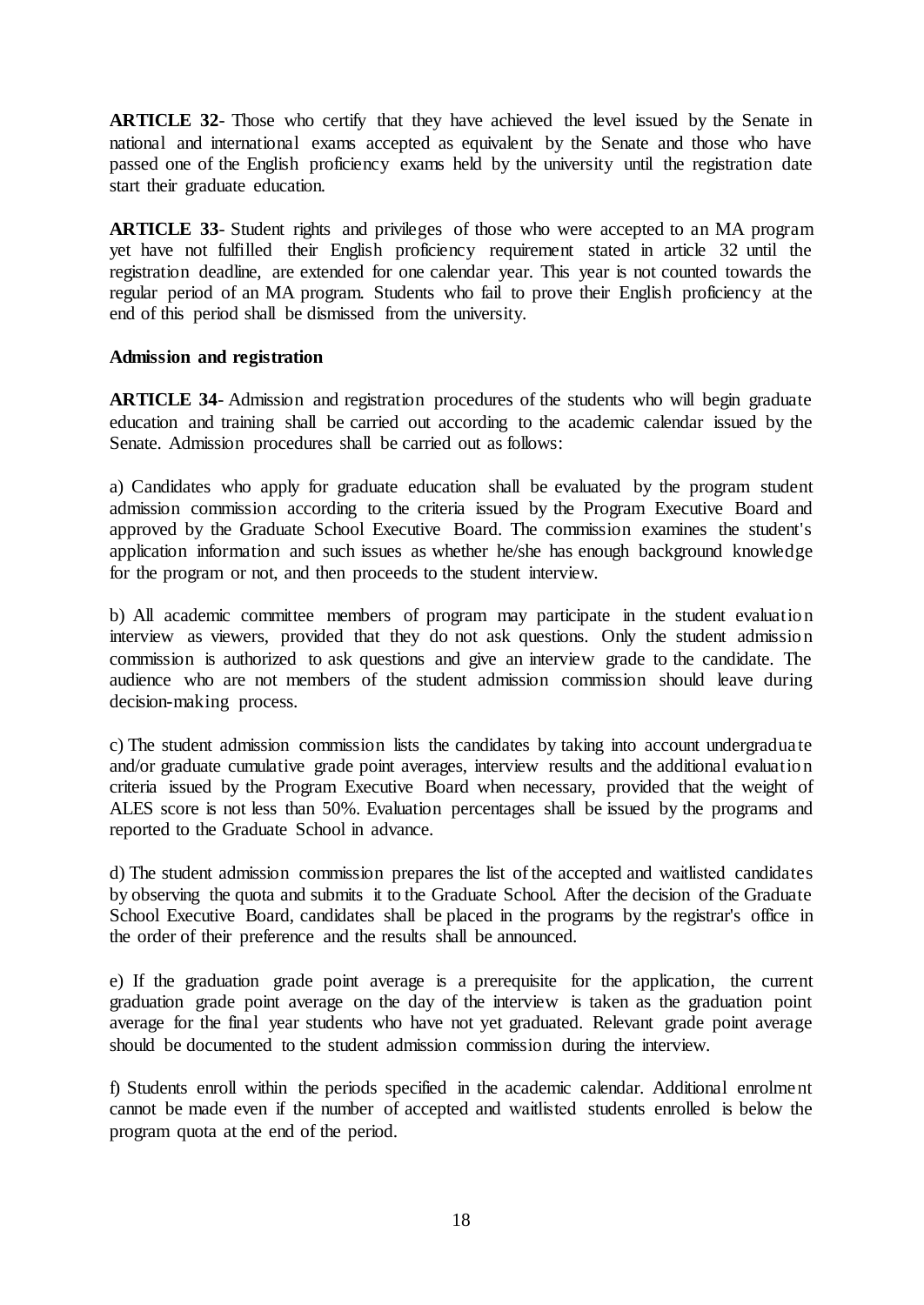g) In the fall semester during which applications to graduate programs take place, graduates of Istanbul Technical University who have completed their bachelor's program among the highest three at the end of the previous spring semester shall be admitted as out of quota to the graduate programs considered as the continuation of their bachelor's program, provided that they meet the minimum requirements for acceptance.

h) Commission members and candidates comply with "Ethical Issues to be Followed in Interviews and Oral Exams" issued by ITU.

i) Candidates who are citizens of a country whose native language is English and who have a high school, bachelor's or master's degree in a country where the official language is English, are not required to have foreign language certificates.

j) ALES score reports submitted during master's program application by those who completed their master's education and did not take a leave of absence for more than one semester shall be valid regardless of the expiration date if the student continues on to doctorate or proficie ncy in art education and the ALES score meets the requirements for admission to doctorate or proficiency in art program.

### **Admission of students by lateral transfer**

**ARTICLE 35**- Lateral transfer applications shall be made on the same dates as graduate applications. Information about the requirements and quotas for students in the programs that will admit students by lateral transfer shall be reported to the Graduate School by the chair of the department. The information approved by the Graduate School Executive Board and University Board of Directors shall be announced on the official website of the university. Applications shall be taken by the Graduate School.

### **Lateral transfer in Master's program**

**ARTICLE 36**- The student who fulfils the following requirements may apply for the transfer to another master's program;

a) Students who have completed at least one semester in their master's program and whose cumulative grade point average is minimum 3.00 can be transferred to another ITU Master's program.

b) Only students who are at the coursework stage in master's education and training programs can apply for transfer. Students who have applied and have been admitted at the thesis stage should take the compulsory courses of the transferred program and the courses demanded by the Program Executive Committee. The decision to exempt the students, who document that they have taken the compulsory courses of the transferred program while they were attending the previous master's program with an official transcript, from these courses shall be finalized by proposal of Program Executive Committee, the opinion of the department and the decision of the Graduate School Executive Board.

c) Lateral transfer applications shall be evaluated on the basis of the grade point averages of the students and higher education institutions from which they apply. The application shall be concluded with the decision of the Graduate School Executive Board as a result of the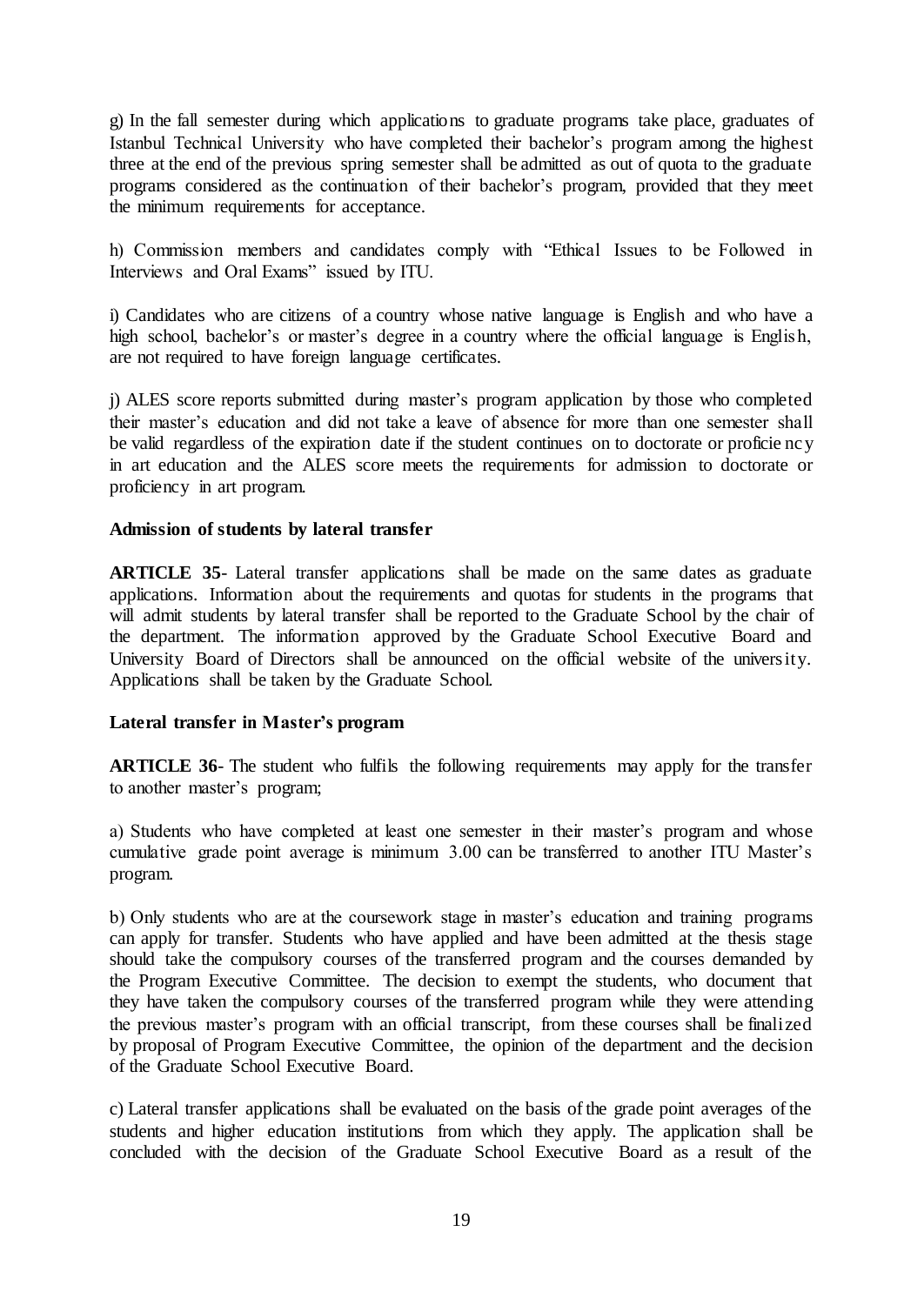evaluation made by Program Executive Committee and the chair of department, in accordance with the program application requirements.

d) The credits of the courses that are considered equivalent and passed with minimum BB grade in a master's program within or outside of ITU may be counted towards a degree by the approval of the Program Executive Committee and the chair of the department.

e) The courses that have been taken and passed as a student in the graduate programs of any higher education institution in the last six semesters before the student enrolled in the Graduate School via lateral transfer, may be counted within the coursework of the transferred program with full credit and passing grade or used for exemption by proposal of the Program Executive Committee/chair of the department and the decision of the Graduate School Executive Board, provided that the student fulfils the course success criteria of the Graduate School.

### **Lateral transfer in Doctorate or Proficiency in Art programs**

**ARTICLE 37–** Student who fulfils the following requirements, may apply for a transfer to another doctorate or proficiency in arts program;

a) Students who have completed at least one semester in their doctorate or proficiency in arts program and whose cumulative grade point average is minimum 3.25 can be transferred to ITU doctorate or proficiency in arts programs.

b) Lateral transfer applications shall be evaluated on the basis of the grade point averages of the students and higher education institutions from which they apply. The application shall be concluded with the agreement of Program Executive Committee and the chair of department at the Graduate School and the decision of the Graduate School Executive Board.

c) The sum of the time to be given to the student for doctorate or proficiency in art education in ITU and the time spent by the student for the doctorate or proficiency in art education in different institutions shall not exceed the maximum legal period given to doctorate or proficiency in art students in ITU regulations.

d) The Program Executive Committee decides from which stage the student will begin doctorate or proficiency in art education and whether he/she will take the qualifying exam in ITU again if he/she has already taken and succeeded.

e) The grades of the courses taken in the other institution, which are passed with minimum BB and whose equivalence is accepted by the Program Executive Committee and approved by the Graduate School Executive Board shall be included in the student's transcript with the letter "M" (EXEMPT).

f) A successful student who has completed at least one semester in the graduate program of a higher education institution abroad, whose equivalence is recognized by the Council of Higher Education may apply for lateral transfer to ITU graduate programs. The above rules shall be also applied for these candidates.

**Transfer from Master's Program with Thesis, Doctorate or proficiency in art programs to non-thesis master's program**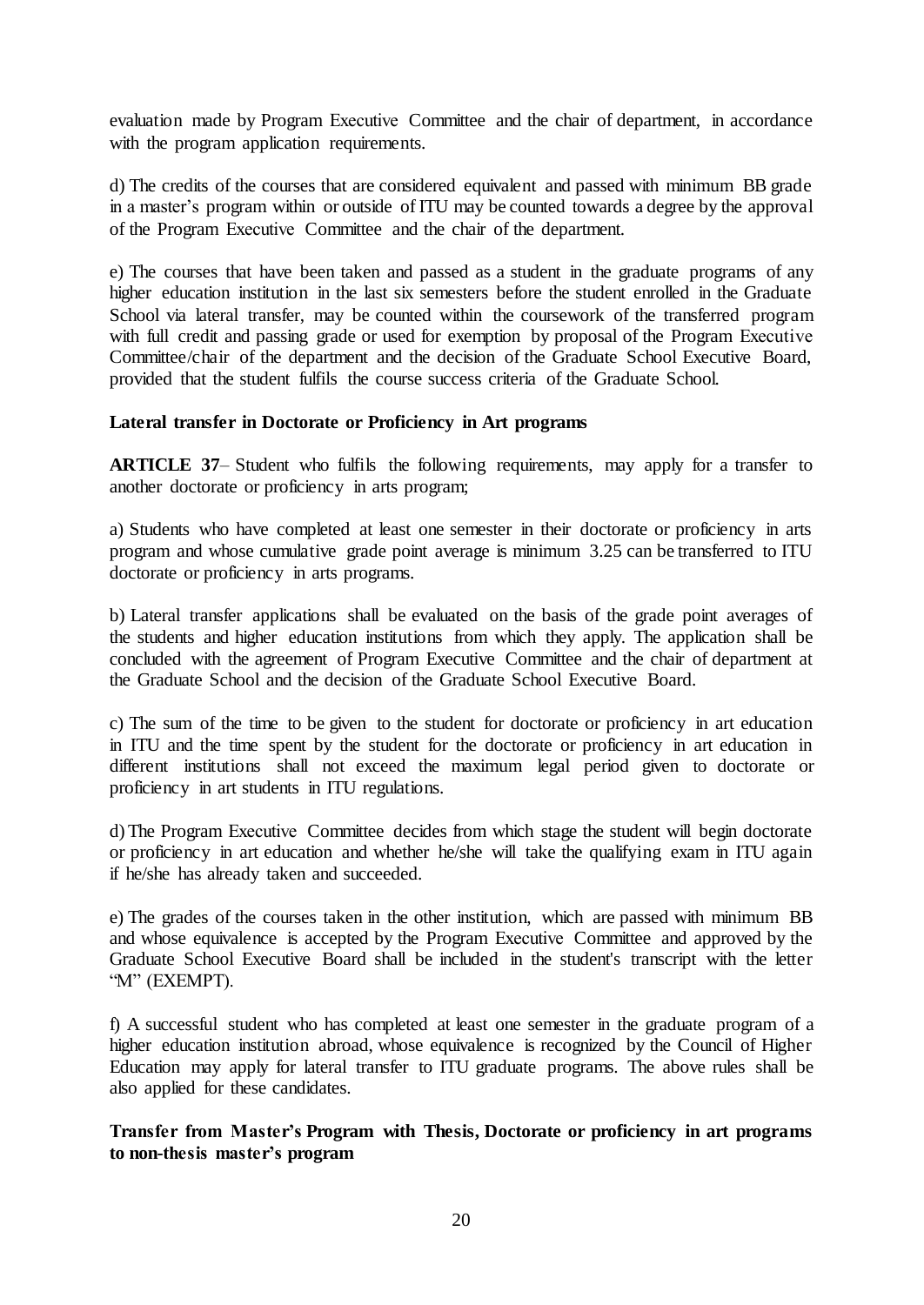**ARTICLE 38**- Student whose Master's or Doctorate or proficiency in art thesis has been found to be unsuccessful by the jury members may continue education in non-thesis master's program upon request, with the decision of the Graduate School Executive Board in accordance with the following requirements:

a) The doctorate or proficiency in art student who will apply for the transfer to a non-thesis master's program should have been admitted to the program with a bachelor's degree diploma.

b) Departments may demand additional requirements for the student to be considered successful in the non-thesis program to which he/she transferred.

c) For the student who will continue education in this manner, the articles related to "Non-Thesis Master's Degree Program" of Education and Training Regulation and Senate Principles shall be applied.

d) Student in this situation should fulfil the requirements of the non-thesis master's program.

e) For the student who has been admitted to the non-thesis program, the time spent in the previous program shall be counted towards the maximum time allowed in the program to which he/she is transferred.

f) Student who has not successfully completed the term project work and the amount of credit accepted by the non-thesis master's program for graduation shall be dismissed from the university.

## **Transfers between Master's degree and Doctorate or Proficiency in Art**

**ARTICLE 39**- The following provisions shall be applied in the transfers between Master's degree and Doctorate or proficiency in art:

a) Student who has completed all necessary credits in the master's program with thesis and whose cumulative grade point average is minimum 3.75 shall be admitted out of quota to doctorate or proficiency in art programs with the approval of the advisor if he/she has one international article related to his/her thesis published or accepted for publication in an internationally indexed and peer-reviewed journals defined as A1 category of ITU Academic Appointment and Promotion Criteria. These students shall be offered the doctorate qualification exam provided that they take minimum twelve credits or four courses in the doctorate program.

b) Admission and orientation of the student shall be made regardless of the quota by the proposal of the Program Executive Committee, upon the agreement of the chair of the department at the Graduate School and the decision of the Graduate School Executive Board.

c) Student who has started doctorate or proficiency in art education in this manner may return to the master's program again with the approval of the Program Executive Committee and the advisor. Student should submit the master's thesis that he/she has prepared in maximum two semesters in order to obtain a master's diploma. The student who cannot complete the thesis at the end of this period shall be dismissed from the university.

**ARTICLE 40**- Student who has been admitted to the doctorate or proficiency in art program with a bachelor's degree and has successfully completed at least twenty-four credits and whose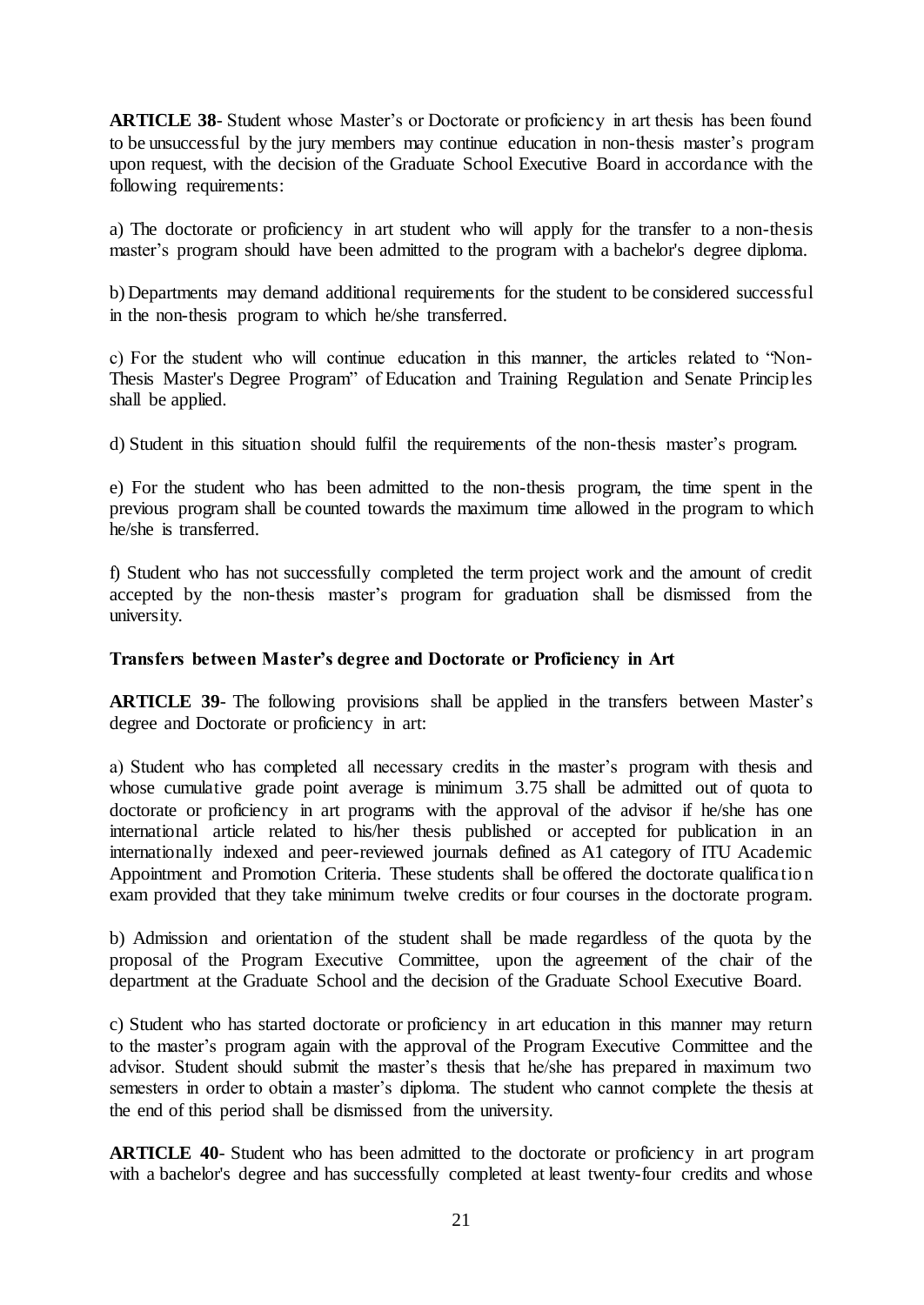cumulative grade point average is minimum 3.00 may transfer to Master's program in the same department at the Graduate School if he/she requests. This student should have fulfilled all the requirements of the master's program to which he/she wants to be transferred in order to obtain a master's diploma.

## **Admission of international candidates**

**ARTICLE 41**- **(Amended: University Senate 31/10/2019 - 713)** The following provisions shall be taken into account for the admission of international candidates or the citizens of the Republic of Turkey candidates who have completed all of bachelor's degree education abroad.

a) **(Amended: University Senate 31/10/2019 - 713)** Application requirements specified in the relevant articles of these principles shall be applied for the admission to the graduate programs, of international candidates or the citizens of the Republic of Turkey candidates who have completed all their undergraduate education abroad.

b) **(Amended: University Senate 03/06/2021 - 772)** The student admission commission examines the student's application information for foreign candidates, and whether they have the necessary information background for the program they are applying for, and interviews the student online or face-to-face.

c) Tuitions and fees of international students shall be issued by the Senate before the registration begins.

d) If the information and documents declared in the application process do not reflect the truth, the application of the candidate shall be cancelled.

e) International students should certify that they have achieved the level issued by the Senate in national and international exams whose equivalence is accepted by the Senate, or they should be successful in one of the English proficiency exams held by the university in order to apply for a doctorate or proficiency in art program.

f) Turkish citizen candidates who live abroad and apply to graduate programs may use the scores from international exams (GRE, GMAT) that are accepted by YÖK as the equivalent of ALES, with the declared corresponding minimum score.

### **Final registration and Registration Renewal**

**ARTICLE 42-** The final registration of the candidate admitted through the graduate application and lateral transfer shall be done with the delivery of all documents. If the candidate does not register within the announced period, he/she will lose his/her graduate student status. Students without assigned advisors are registered to the first semester courses by the program coordinator.

**ARTICLE 43**- Students shall be required to renew their registrations for each academic semester/term during thesis and coursework stage within the period issued in the academic calendar. Those who exceed 4 semesters in master's, 8 semesters in Doctorate, 10 semesters in Doctorate accepted with only bachelor's degree, pay the tuition and fees issued by legal regulations in every academic year. Registration renewal in graduate education shall be made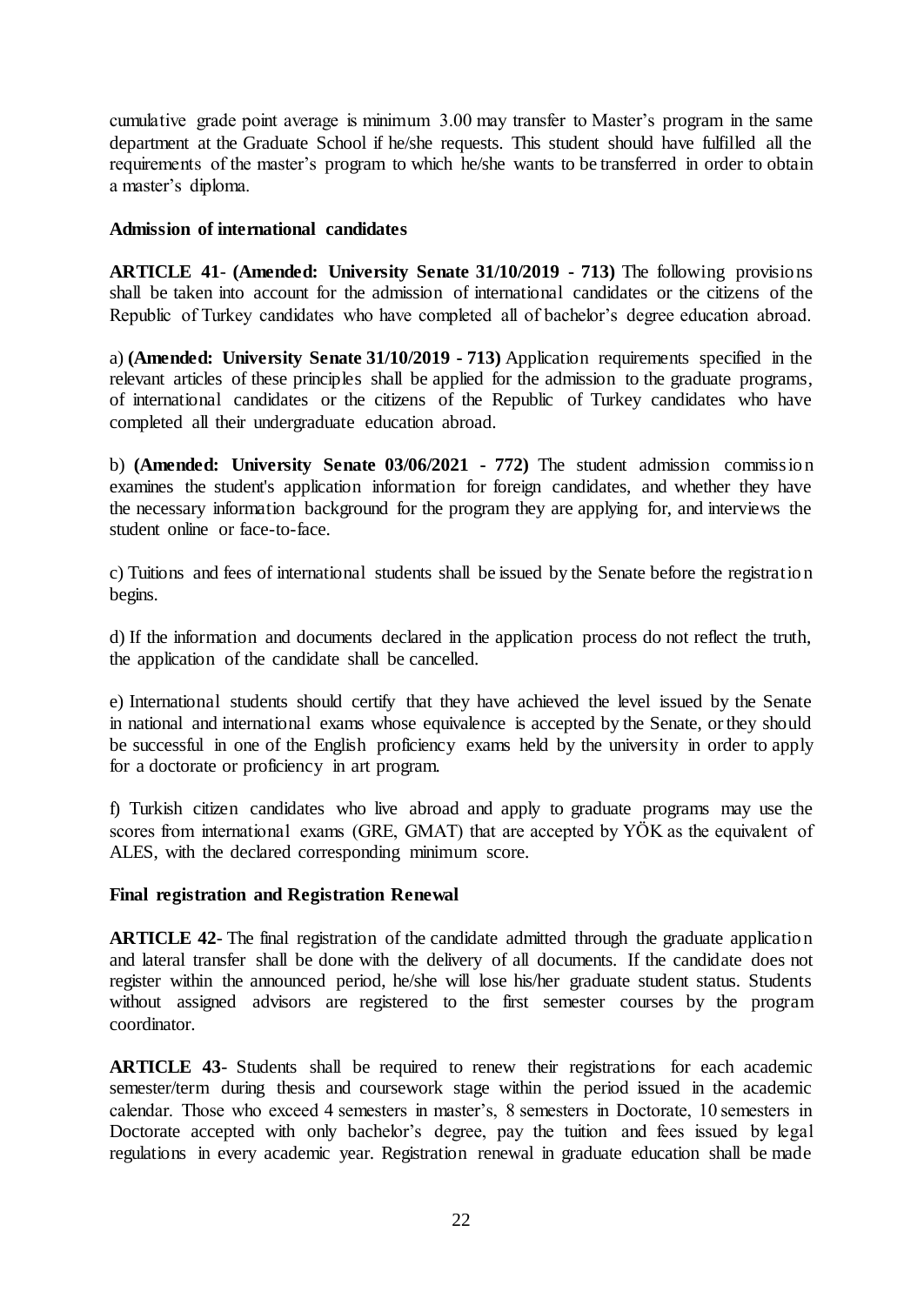by enrolment to course(s) during the coursework stage, to qualification in the qualifying stage, to thesis and the individual study course in the thesis stage.

**ARTICLE 44**- Student can change the course and withdraw from courses within the periods specified in the academic calendar with the approval of his/her advisor.

**ARTICLE 45**- If the number of students enrolled in a course is less than three at the end of the registration period, the course shall be closed for that semester. In such situations, however, the course may remain open with the justified proposal of the Executive Board of the program, agreement of the chair of the department at the Graduate School and the decision of the Graduate School Executive Board. Students who have enrolled in closed courses can choose a new course.

### **Assessment and Evaluation**

**ARTICLE -46** The following provisions shall be pursued in the assessment and evaluation of graduate programs:

a) The purpose of assessment and evaluation of graduate programs is to provide feedback to the system by determining the fulfilment levels of the objectives set by the programs, and to support the improvement of quality.

b) Graduate program outcomes issued by the Higher Education Institution shall be taken into consideration in the evaluation of the programs.

c) For each program, indirect assessment shall be done through student, graduate and employer questionnaires and direct assessment shall be done through the evaluation of courses and/or theses by the faculty members.

d) The frequency of assessments shall be issued by proposal of the related Program Executive Committee and the approval of the chair of the department and the decision of the Graduate School Executive Board.

e) Depending on the level of fulfilment of the objectives demonstrated by the assessments, proposals for the continuous improvement of the program shall be made by the academic committee of the program to the chair of department.

f) The Program Executive Committee is responsible to the chair of the department and the Graduate School for the implementation of the program improvement proposals, and the continuous improvement and supervision of the quality of the program.

### **National credit system**

**ARTICLE 47**- The following provisions shall be taken into consideration in the implementation of the national credit system:

a) The semester national credit value of a graduate course is the sum of weekly hours of theoretical course during a semester and half the weekly hours of applications or laboratory practices.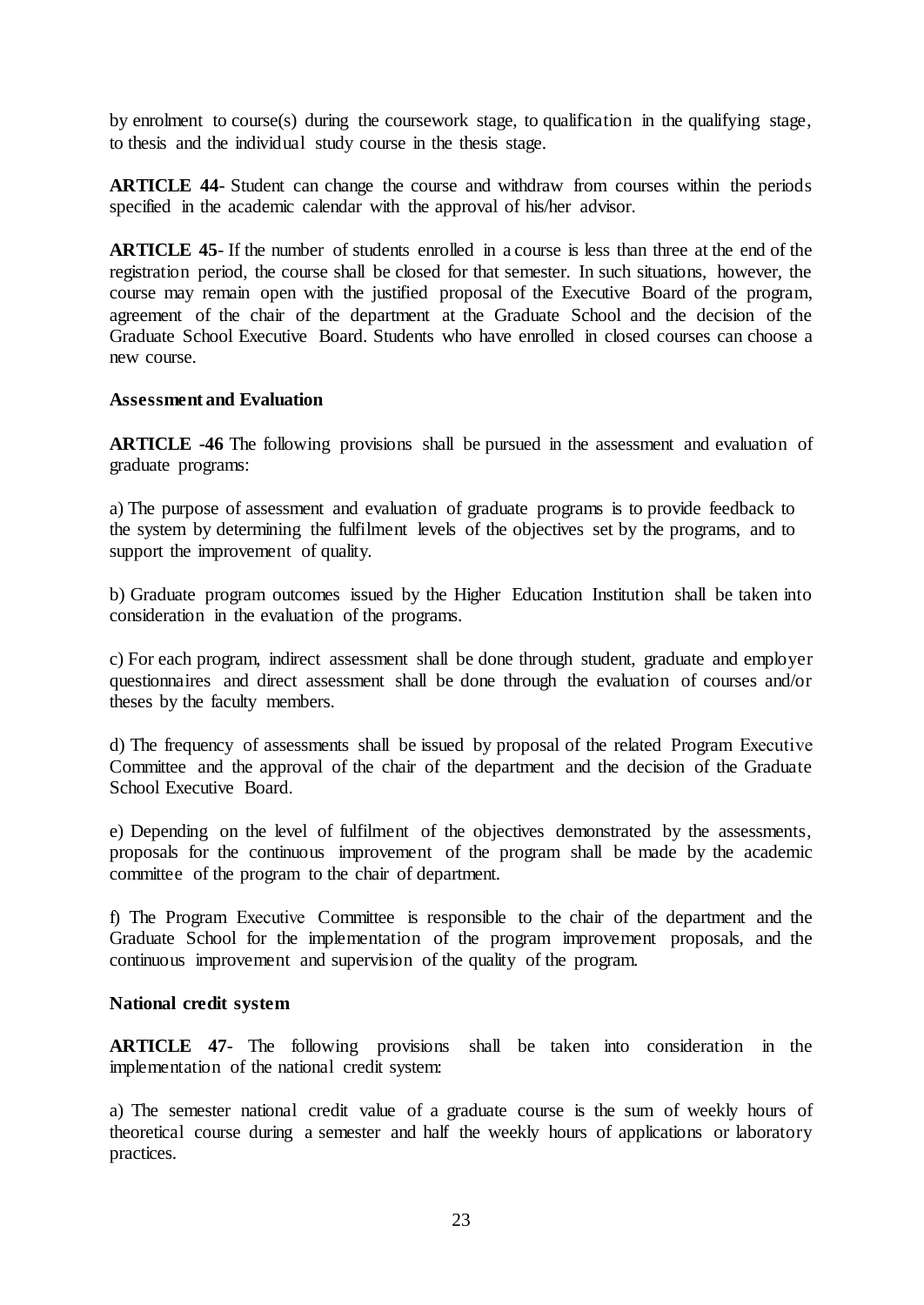b) The national credits of the courses shall be finalized by proposal of the relevant Program Executive Board, approval of the chair of the department and the decision of the Graduate School Executive Board.

### **European credit transfer system (AKTS)**

**ARTICLE 48**- AKTS credit system is valid as a supplement to the diploma. The following provisions shall be taken into account for AKTS credits:

a) AKTS credits of the courses shall be finalized by the decision of the chair of the department and the Graduate School Executive Board.

b) Minimum 120 AKTS credits shall be required for master's program with thesis studies.

c) Minimum 90 AKTS credits shall be required for non-thesis master's program studies.

d) Minimum 240 AKTS credits shall be required for those who start doctorate studies with a master's degree.

e) Minimum 300 AKTS credits shall be required for those who start doctorate studies with only a bachelor's degree.

### **Reservation of Leaves of Absence and Rights**

**ARTICLE 49**- Students with justified and valid reasons issued by Council of Higher Education can be granted a leave of absence for maximum two semesters by the decision of Graduate School Executive Board. In this case, it is obligatory to explain and document the reasons of the application for leave of absence within one month after the completion of the registration processes. Students who are on leave cannot continue their education and cannot take exams during the concerned semester.

**ARTICLE 50**- Leave of absence may be granted within the semester for unforeseen reasons such as diseases, natural disasters, detention, conviction and the call for military service. In the event that the aforementioned reasons emerge during the exam period, the leave of absence procedure shall be carried out in the same semester. In the case of granting a leave of absence in the middle of the semester, student is considered to be on leave from the beginning of the concerned semester. For these reasons, if leave of absence is requested, student should apply to the Graduate School and prove the incident with necessary documentation within maximum fifteen days after its occurrence.

**ARTICLE 51**- At the end of a leave of absence, student continues his/her education starting from the education stage that he/she has left. Leave of absence granted on the basis of the justified and valid reasons specified by the Graduate School Executive Board and Council of Higher Education is not counted towards the period of education provided that they are articulated in the leave of absence decision. The duration of the leaves of absence granted for a reason other than those stated in the article 50 of these principles, to the graduate students in Research Associate position in accordance with the article 50/d of Higher Education Law No 2547, shall be counted towards their education period.

# **Courses**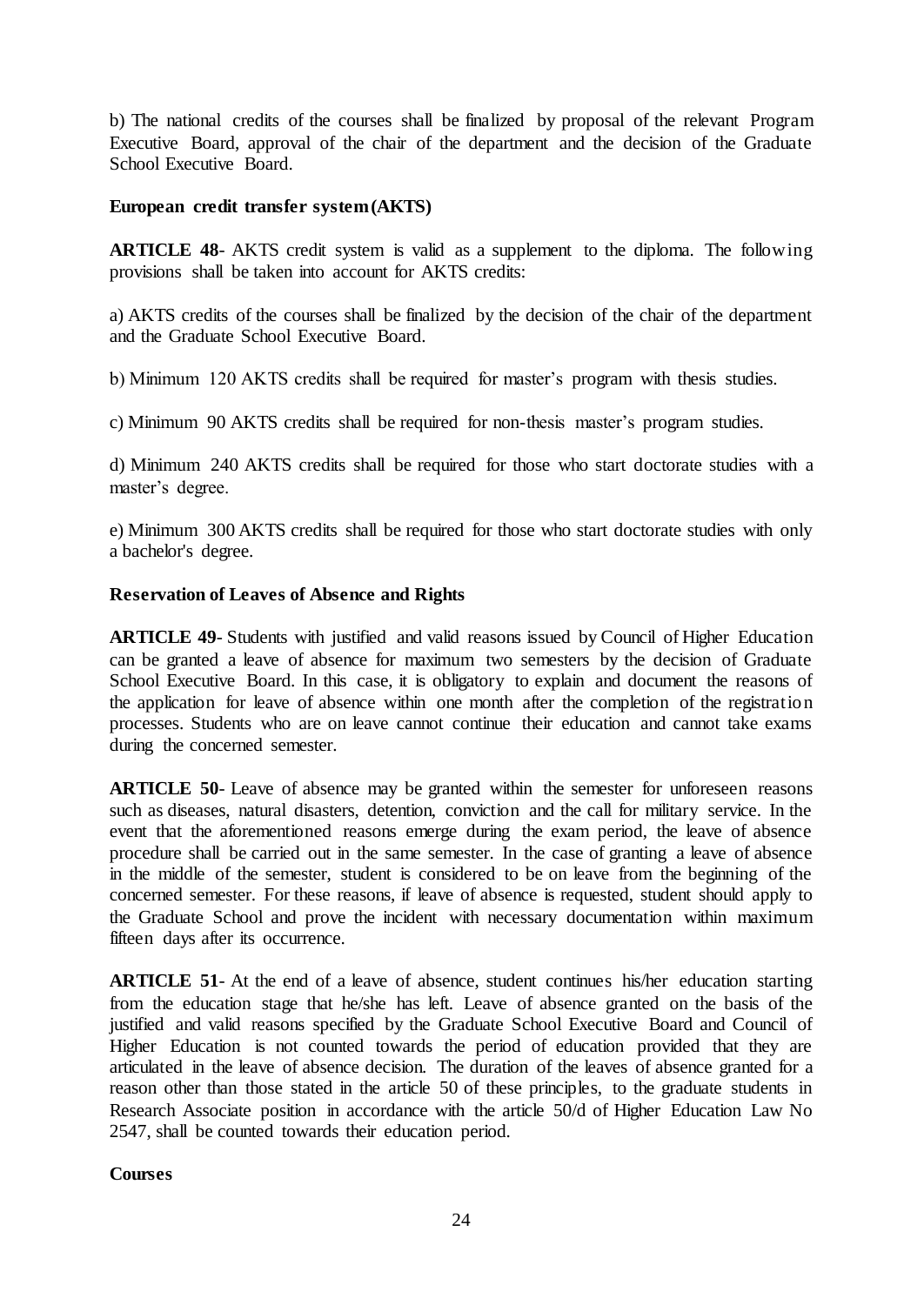**ARTICLE 52**- During the master's education period, student should take;

a) Minimum 50% of total course credits from the compulsory courses.

b) Minimum 30% of total course credits from courses offered in English.

c) Graduate students enrolled in engineering programs should take at least one Mathematics course.

**ARTICLE 53**- During the Doctorate or proficiency in art study period, student should take;

a) **(Amended: University Senate 25/03/2021 - 765)** Minimum 50% of total course credits from the graduate courses of the program to which the student has enrolled.

b) Minimum 30% of total course credits from courses offered in English.

c) Students admitted to Doctorate or proficiency in art program only with bachelor's degree should choose minimum 25% of total compulsory course credits from the compulsory courses of the related master's program.

# **(Amended: University Senate 31/10/2019 - 713) Scientific Research, Ethics and Seminar course**

**ARTICLE 54**- **(Amended: University Senate 31/10/2019 - 713)** Seminars in the Scientific Research, Ethics and Seminar course shall be given by lecturers, invited speakers and enrolled students. A course coordinator appointed by the chair of the department shall be responsible for conducting the seminar course held once a week for one semester.

a) This course is non-credit and offered two hours a week  $(2 + 0)$  in the fall and/or spring semesters.

b) **(Amended: University Senate 31/10/2019 - 713)** Course content covers scientific research, article writing techniques and ethical principles related to these subjects and presentations of students attending the course on thesis topics or their own fields. Course coordinators shall be responsible for providing information on the specified topics, invitation of guest speakers when needed and the organization and follow up of the presentations of students.

c) **(Amended: University Senate 31/10/2019 - 713)** Each student must be enrolled in Scientific Research Ethics and Seminar course and make minimum one presentation. Course coordinator evaluates students in terms of attendance.

d) **(Amended: University Senate 31/10/2019 - 713)** Students can be enrolled in Scientific Research Ethics and Seminar course in the second semester of their education at the earliest.

### **Individual Study Courses**

**ARTICLE 55**- Individual study courses are non-credit courses offered for master's and doctorate or proficiency in art students at the thesis stage by their advisors. The advisor offers two separate individual study courses, one in the field of master's and the other in doctorate or proficiency in art, respectively for master's and doctorate or proficiency in art students. The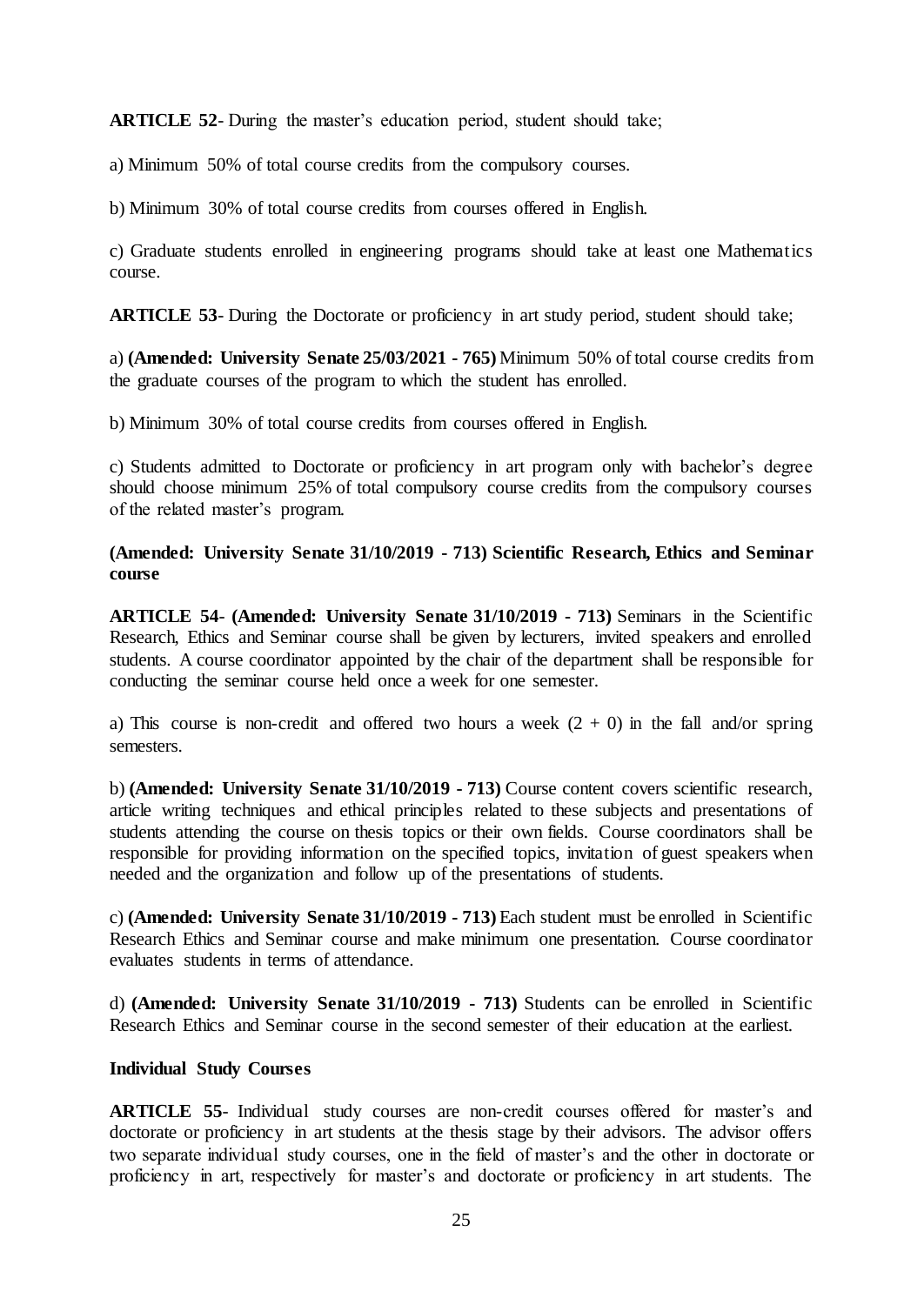advisor cannot offer more than one graduate and one doctorate or proficiency in art major area courses in each semester, even if he/she is advising in different Graduate Schools.

a) The student who is enrolled in the thesis should enroll in these courses offered by his/her advisor. These courses continue throughout the year and until the graduation of students enrolled in thesis regardless of academic semesters.

b) Individual study courses shall be organized as  $(3 + 0)$  in master's programs, as  $(4 + 0)$  in doctorate or proficiency in art programs.

#### **Evaluating student success**

**ARTICLE 56**- Before the enrolment for the courses begins, the faculty member who offers the course informs the Program Executive Committee about the types, number and contribution percentage to the final grade of the studies within the semester, as well as requirements for a right to take semester final exam. These requirements shall be finalized by approval of the Program Executive Committee and approval of the chair of the department, who declares them to the student and informs the Graduate School.

**ARTICLE 57**- Student can appeal the final grade of a course within one week from the announcement of the grades. Appeals shall be made to the Graduate School in writing. The relevant faculty member re-evaluates the student's success status and reports the result to the Graduate School within one week at the latest. Appeals not made within the specified time shall not be processed by the Graduate School.

**ARTICLE 58**- Courses in graduate programs shall be evaluated according to the following grading system.

| <b>Grade Description</b> | <b>Grade</b> | <b>Scale</b> |
|--------------------------|--------------|--------------|
| Excellent                | AA           | 4.00         |
| Very Good                | <b>BA</b>    | 3.50         |
| Good                     | <b>BB</b>    | 3.00         |
| Fair-Good                | CB           | 2.50         |
| Sufficient               | CC           | 2.00         |
| Fail                     | FF           | 0.00         |

**ARTICLE 59-** Student who wants to increase their cumulative grade point average can retake the courses he/she has taken during the course taking period. The last grade shall be valid for repeated courses.

### **Execution of graduate programs**

**ARTICLE 60**- The following provisions shall be pursued in the execution of graduate programs: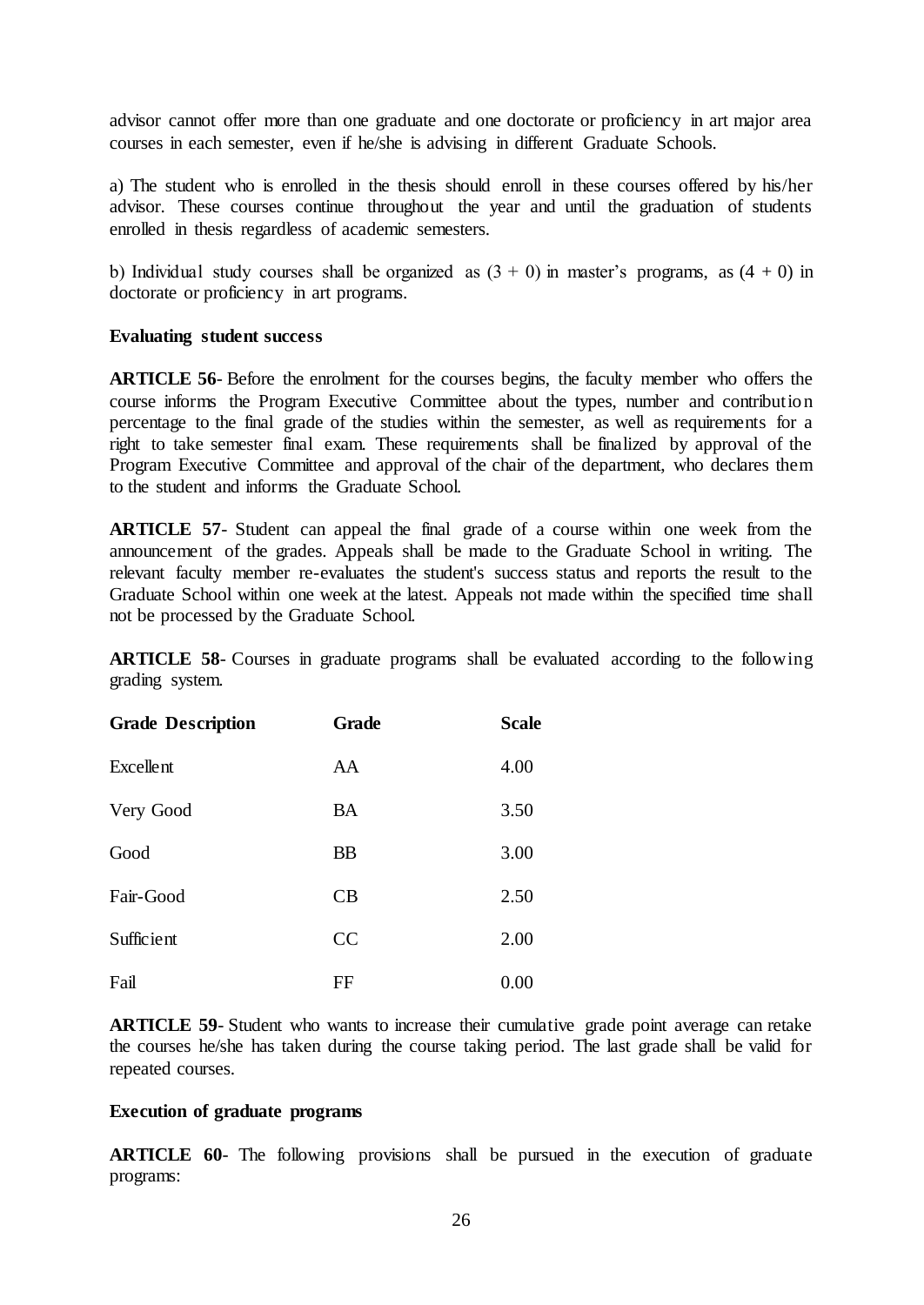a) **(Amended: University Senate 31/10/2019 - 713)** Graduate programs shall be executed by the Program Executive Committee. Program Academic Committee decides the number of Program Executive Committee members and prepares a candidate list twice of this number from among its members and submits it to the chair of the department at the Graduate School and Institute. The chair of department elects a coordinator and establishes the Program Executive Committee consisting of at least two members from among these candidates and submits it to the Graduate School and Institute for approval together with the academic committee minutes. Program Executive Committee term is three years. A change can be done in the committee before this period expires, with the approval of the chair of the department and the decision of the Graduate School Executive Board. Program coordinator working for a maximum 6 years in the programs of the departments with 6 and more faculty members, cannot be elected as a coordinator in the following period, except for in Non-Thesis and Interdisciplinary Programs.

b) The program coordinator chairs the Program Executive Committee. The decisions of the Program Executive Committee become effective after agreement of the chair of the department and approval of the Graduate School Executive Board. Decisions taken by the board shall be conveyed to the chair of the department by the Graduate School.

c) Committee of doctorate qualification or preliminary proficiency in art is the committee that organizes and conducts qualification exams, consists of five members selected from among the faculty members of the Istanbul Technical University and is formed to serve for three years with the proposal of the Program Executive Committee, the agreement of the chair of the department and approval of the Graduate School Executive Board. Changes can be made in the committee before the term of office expires with the opinion of the chair of the department and the decision of the Graduate School Executive Board.

### **Course assignment of faculty member**

**ARTICLE 61**- Assignments of the faculty members who will offer courses in the programs shall be made with proposal of the Program Executive Committee, agreement of the chair of the department and the administrative unit with which the faculty member is affiliated and the approval of the Institute Executive Board.

### **Opening of a new program and course change in the program**

**ARTICLE 62-** A faculty member, program academic committee, the chair of the department, faculty board, Graduate School Executive Board can propose opening of a new program or the course changes to be made in the program. In interdisciplinary programs, opinions of the chair of the relevant departments with which the relevant disciplines shall be affiliated, and related faculty boards shall be taken. Proposal shall be made with the approval of the Graduate School board and the Senate.

#### **Duties and responsibilities of the Program Executive Committee**

**ARTICLE 63- Program Executive Committees:** 

a) Makes necessary arrangements to execute the programs. Prepares the curriculum and assigns the faculty members who will offer courses and submits them to the chair of the department to be delivered to the Graduate School.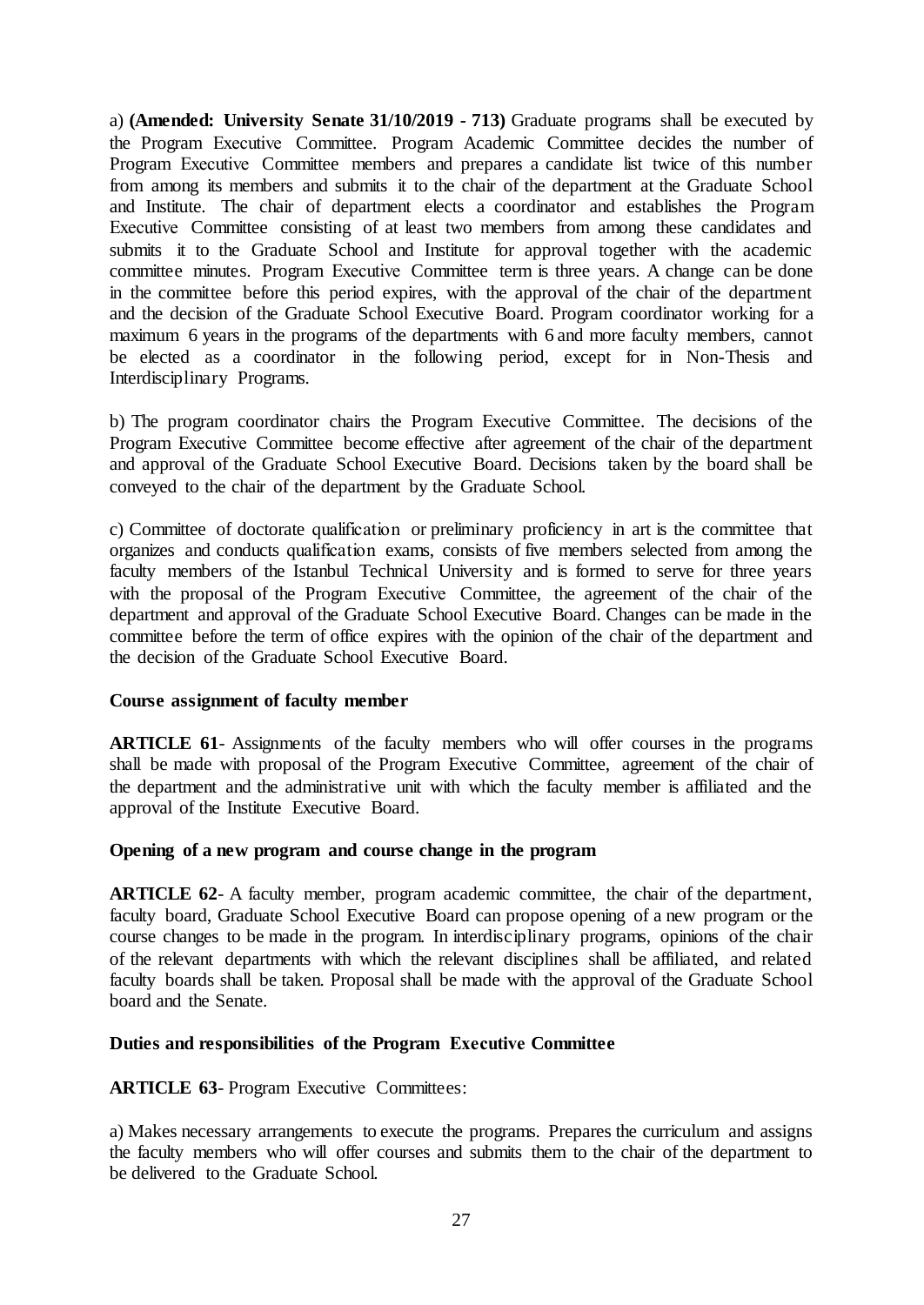b) Guides the student in the selection of the courses in the first semester of the graduate education, submits proposal of the list of thesis advisors that takes into account the students' applications and ensures a balanced distribution in the program, to the chair of the department in order to be delivered to the Graduate School.

c) Evaluates the success of the program at the end of each academic year and submits it to the chair of the department to be delivered with a report to the Graduate School.

### **Duties and responsibilities of the advisor faculty member**

**ARTICLE 64**- Duties and responsibilities of the advisor faculty member:

a) Thesis advisor guides the student towards the contributing to his/her academic success, personal and social development.

b) He/she assists the student in selecting a subject for study, taking into account the student's interests and the current research topics of his/her talent.

c) He/she coaches the development of the student's ability to access, produce and evalua te information.

d) He/she directs the student to make a thesis study plan.

e) He/she follows scientific developments related to the subject, conveys them to the student and encourages the student be up to date.

f) He/she meets with the student periodically and evaluates the progress of the study and the results obtained.

g) He/she determines whether the research has reached its goals and controls the writing of the thesis regularly.

ğ) He/she helps the student prepare the progress reports on time in doctorate programs, makes revisions and organizes thesis supervisory committee meetings.

**Article 65-** These principles were accepted and became effective at the University Senate's meeting dated 05.01.2017 and numbered 645.

Temporary Article -1) **(Added: University Senate 31/10/2019 - 713)** Condition that "The student is required to get an acceptance from a national or international conference for a paper presentation or an article produced from his/her thesis in order that he/she can submit his/her master's thesis." added to the Clause A of Article 6 of these principles shall be applied to students who have started their studies in the spring semester of 2019-2020 academic year and afterwards.

Temporary Article -2) **(Added: University Senate 31/10/2019 - 713)** Clause H of Article 14 of these principles shall be applied to students who have started their studies in the spring semester of 2019-2020 academic year and afterwards.